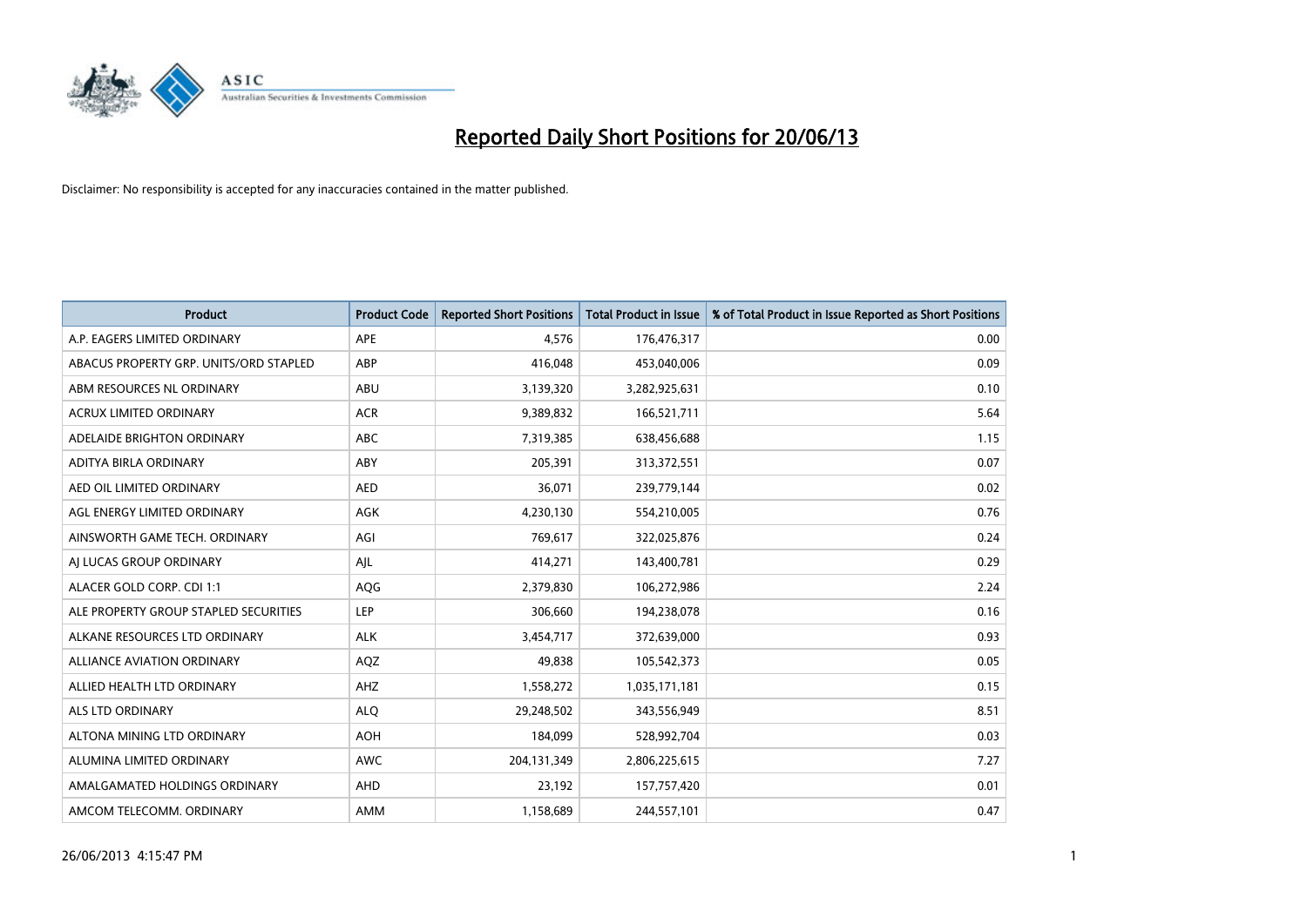

| <b>Product</b>                          | <b>Product Code</b> | <b>Reported Short Positions</b> | <b>Total Product in Issue</b> | % of Total Product in Issue Reported as Short Positions |
|-----------------------------------------|---------------------|---------------------------------|-------------------------------|---------------------------------------------------------|
| AMCOR LIMITED ORDINARY                  | AMC                 | 3,357,515                       | 1,206,684,923                 | 0.28                                                    |
| AMP CAPITAL CHINA ORDINARY UNITS        | AGF                 | 31,285                          | 366,112,610                   | 0.01                                                    |
| AMP LIMITED ORDINARY                    | AMP                 | 15,357,089                      | 2,944,564,649                 | 0.52                                                    |
| AMPELLA MINING ORDINARY                 | <b>AMX</b>          | 930.625                         | 248,000,493                   | 0.38                                                    |
| ANGLOGOLD ASHANTI CDI 5:1               | AGG                 | 1,000                           | 89,207,765                    | 0.00                                                    |
| ANSELL LIMITED ORDINARY                 | <b>ANN</b>          | 10,922,887                      | 130,617,963                   | 8.36                                                    |
| ANTARES ENERGY LTD ORDINARY             | <b>AZZ</b>          | 447,417                         | 255,000,000                   | 0.18                                                    |
| ANZ BANKING GRP LTD ORDINARY            | ANZ                 | 15,972,034                      | 2,743,949,704                 | 0.58                                                    |
| APA GROUP STAPLED SECURITIES            | APA                 | 9,120,164                       | 835,750,807                   | 1.09                                                    |
| APN NEWS & MEDIA ORDINARY               | <b>APN</b>          | 18,935,867                      | 661,526,586                   | 2.86                                                    |
| AQUARIUS PLATINUM. ORDINARY             | <b>AOP</b>          | 9,161,533                       | 486,851,336                   | 1.88                                                    |
| AQUILA RESOURCES ORDINARY               | <b>AQA</b>          | 13,956,659                      | 411,804,442                   | 3.39                                                    |
| ARAFURA RESOURCE LTD ORDINARY           | ARU                 | 8,367                           | 441,270,644                   | 0.00                                                    |
| ARB CORPORATION ORDINARY                | <b>ARP</b>          | 432,212                         | 72,481,302                    | 0.60                                                    |
| ARDENT LEISURE GROUP STAPLED SECURITIES | AAD                 | 2,234,048                       | 397,803,987                   | 0.56                                                    |
| ARENA REIT ORDINARY UNITS               | <b>ARF</b>          | 1,361,554                       | 206,342,963                   | 0.66                                                    |
| ARISTOCRAT LEISURE ORDINARY             | ALL                 | 8,200,396                       | 551,418,047                   | 1.49                                                    |
| <b>ARRIUM LTD ORDINARY</b>              | ARI                 | 14,563,057                      | 1,355,433,903                 | 1.07                                                    |
| ASCIANO LIMITED ORDINARY                | <b>AIO</b>          | 16,543,319                      | 975,385,664                   | 1.70                                                    |
| ASG GROUP LIMITED ORDINARY              | ASZ                 | 1,965,481                       | 206,720,839                   | 0.95                                                    |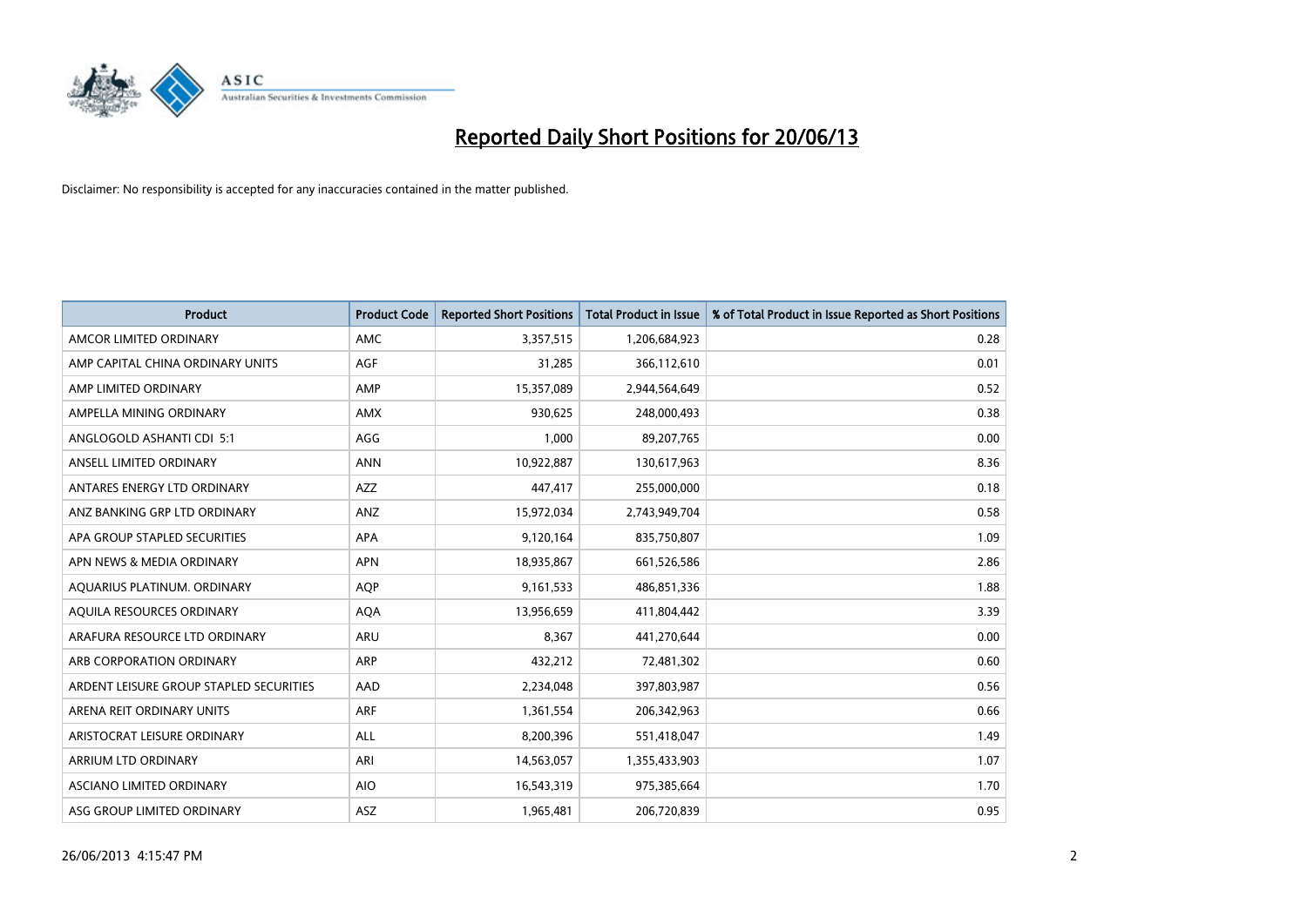

| <b>Product</b>                            | <b>Product Code</b> | <b>Reported Short Positions</b> | <b>Total Product in Issue</b> | % of Total Product in Issue Reported as Short Positions |
|-------------------------------------------|---------------------|---------------------------------|-------------------------------|---------------------------------------------------------|
| ASPEN GROUP ORD/UNITS STAPLED             | <b>APZ</b>          | 446,222                         | 1,192,665,422                 | 0.04                                                    |
| ASTRO JAP PROP GROUP STAPLED US PROHIBIT. | AJA                 | 126,955                         | 67,211,752                    | 0.19                                                    |
| ASX LIMITED ORDINARY                      | ASX                 | 2,648,014                       | 175,136,729                   | 1.51                                                    |
| ASX LIMITED RTS28-JUN-13 FORUS            | <b>ASXR</b>         | 4,985                           | 18,435,445                    | 0.03                                                    |
| ATLAS IRON LIMITED ORDINARY               | AGO                 | 48,844,758                      | 909,718,409                   | 5.37                                                    |
| AUCKLAND INTERNATION ORDINARY             | AIA                 | 47,276                          | 1,322,564,489                 | 0.00                                                    |
| AURIZON HOLDINGS LTD ORDINARY             | AZJ                 | 12,120,066                      | 2,137,284,503                 | 0.57                                                    |
| AURORA OIL & GAS ORDINARY                 | <b>AUT</b>          | 5,280,075                       | 447,885,778                   | 1.18                                                    |
| AUSDRILL LIMITED ORDINARY                 | <b>ASL</b>          | 10,212,873                      | 312,277,224                   | 3.27                                                    |
| AUSENCO LIMITED ORDINARY                  | AAX                 | 1,506,205                       | 123,527,574                   | 1.22                                                    |
| AUSTAL LIMITED ORDINARY                   | ASB                 | 863,212                         | 346,007,639                   | 0.25                                                    |
| AUSTBROKERS HOLDINGS ORDINARY             | <b>AUB</b>          | 26,897                          | 58,148,980                    | 0.05                                                    |
| AUSTIN ENGINEERING ORDINARY               | ANG                 | 602,681                         | 73,164,403                    | 0.82                                                    |
| AUSTRALAND PROPERTY STAPLED SECURITY      | <b>ALZ</b>          | 2,052,800                       | 578,324,670                   | 0.35                                                    |
| AUSTRALIAN AGRICULT, ORDINARY             | AAC                 | 2,703,669                       | 313,113,358                   | 0.86                                                    |
| AUSTRALIAN EDUCATION UNITS                | <b>AEU</b>          | 10,000                          | 175,465,397                   | 0.01                                                    |
| AUSTRALIAN INFR LTD ORDINARY              | <b>AIX</b>          | 987,970                         | 620,733,944                   | 0.16                                                    |
| AUSTRALIAN PHARM, ORDINARY                | API                 | 253,420                         | 488,115,883                   | 0.05                                                    |
| AUTOMOTIVE HOLDINGS ORDINARY              | AHE                 | 236,663                         | 260,579,682                   | 0.09                                                    |
| AVJENNINGS LIMITED ORDINARY               | <b>AVJ</b>          | 2,191,391                       | 384,423,851                   | 0.57                                                    |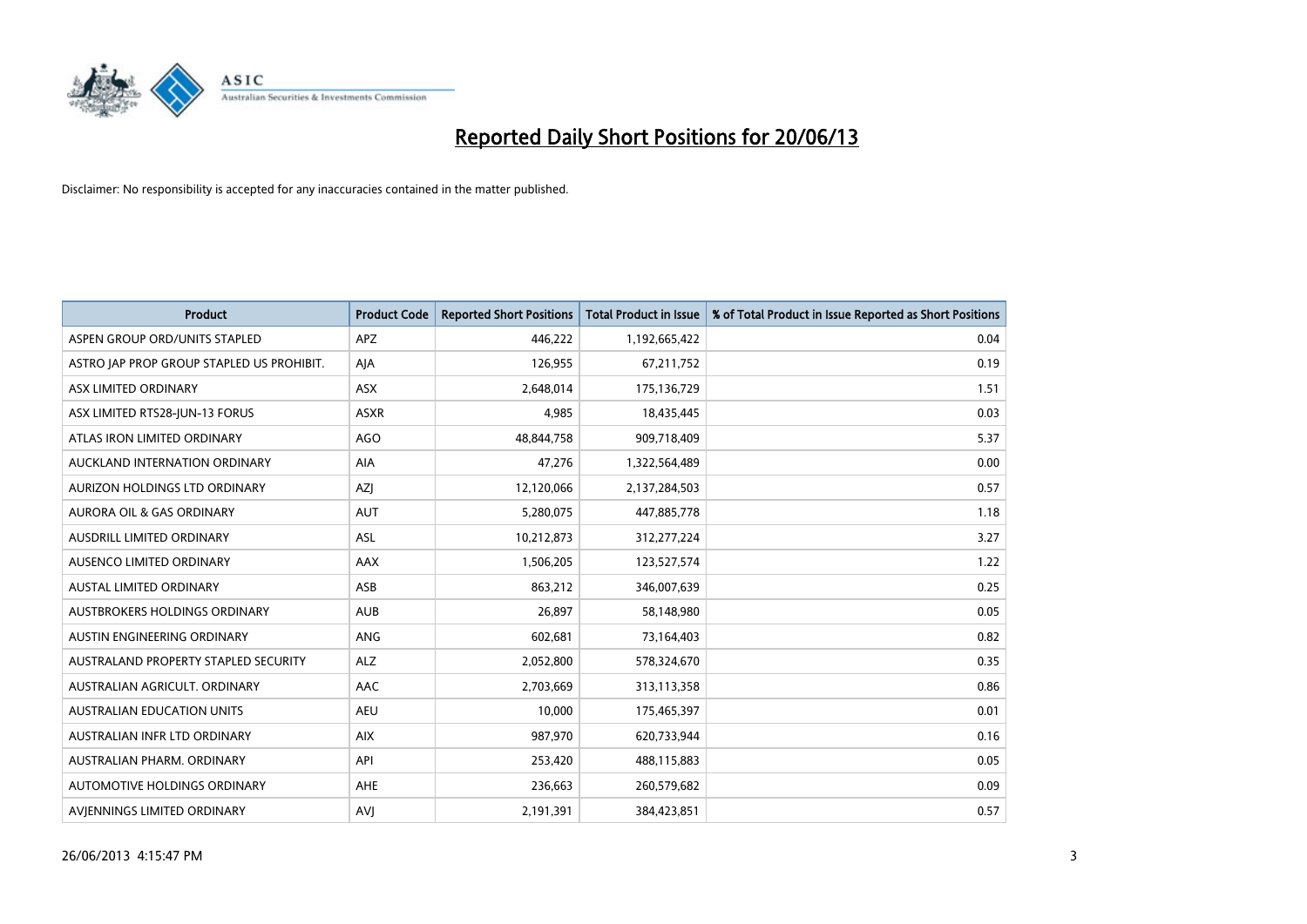

| <b>Product</b>                                | <b>Product Code</b> | <b>Reported Short Positions</b> | <b>Total Product in Issue</b> | % of Total Product in Issue Reported as Short Positions |
|-----------------------------------------------|---------------------|---------------------------------|-------------------------------|---------------------------------------------------------|
| AWE LIMITED ORDINARY                          | <b>AWE</b>          | 5,758,556                       | 522,116,985                   | 1.10                                                    |
| AZIMUTH RES LTD ORDINARY                      | AZH                 | 109                             | 430,626,680                   | 0.00                                                    |
| AZUMAH RESOURCES ORDINARY                     | <b>AZM</b>          | 5,001                           | 334,064,096                   | 0.00                                                    |
| <b>BANDANNA ENERGY ORDINARY</b>               | <b>BND</b>          | 23,980,158                      | 528,481,199                   | 4.54                                                    |
| BANK OF QUEENSLAND. ORDINARY                  | <b>BOQ</b>          | 5,567,685                       | 318,192,231                   | 1.75                                                    |
| <b>BASE RES LIMITED ORDINARY</b>              | <b>BSE</b>          | 4,013,510                       | 561,840,029                   | 0.71                                                    |
| BATHURST RESOURCES ORDINARY                   | <b>BTU</b>          | 36,102,110                      | 697,247,997                   | 5.18                                                    |
| <b>BC IRON LIMITED ORDINARY</b>               | <b>BCI</b>          | 601,479                         | 123,279,384                   | 0.49                                                    |
| BEACH ENERGY LIMITED ORDINARY                 | <b>BPT</b>          | 17,137,755                      | 1,268,647,188                 | 1.35                                                    |
| BEADELL RESOURCE LTD ORDINARY                 | <b>BDR</b>          | 46,414,403                      | 786,477,280                   | 5.90                                                    |
| BEGA CHEESE LTD ORDINARY                      | <b>BGA</b>          | 12,928                          | 151,866,050                   | 0.01                                                    |
| BENDIGO AND ADELAIDE CONV PREF SHARE          | <b>BENPD</b>        | 314                             | 2,688,703                     | 0.01                                                    |
| BENDIGO AND ADELAIDE ORDINARY                 | <b>BEN</b>          | 14,278,425                      | 407,185,500                   | 3.51                                                    |
| BERKELEY RESOURCES ORDINARY                   | <b>BKY</b>          | 785,728                         | 179,393,323                   | 0.44                                                    |
| <b>BHP BILLITON LIMITED ORDINARY</b>          | <b>BHP</b>          | 12,495,135                      | 3,211,691,105                 | 0.39                                                    |
| <b>BILLABONG ORDINARY</b>                     | <b>BBG</b>          | 8,356,896                       | 478,944,292                   | 1.74                                                    |
| BLACKMORES LIMITED ORDINARY                   | <b>BKL</b>          | 6,126                           | 16,972,069                    | 0.04                                                    |
| <b>BLACKTHORN RESOURCES ORD US PROHIBITED</b> | <b>BTR</b>          | 469,946                         | 164,285,950                   | 0.29                                                    |
| <b>BLUESCOPE STEEL LTD ORDINARY</b>           | <b>BSL</b>          | 8,421,849                       | 558,243,305                   | 1.51                                                    |
| <b>BOART LONGYEAR ORDINARY</b>                | <b>BLY</b>          | 44,208,515                      | 461,163,412                   | 9.59                                                    |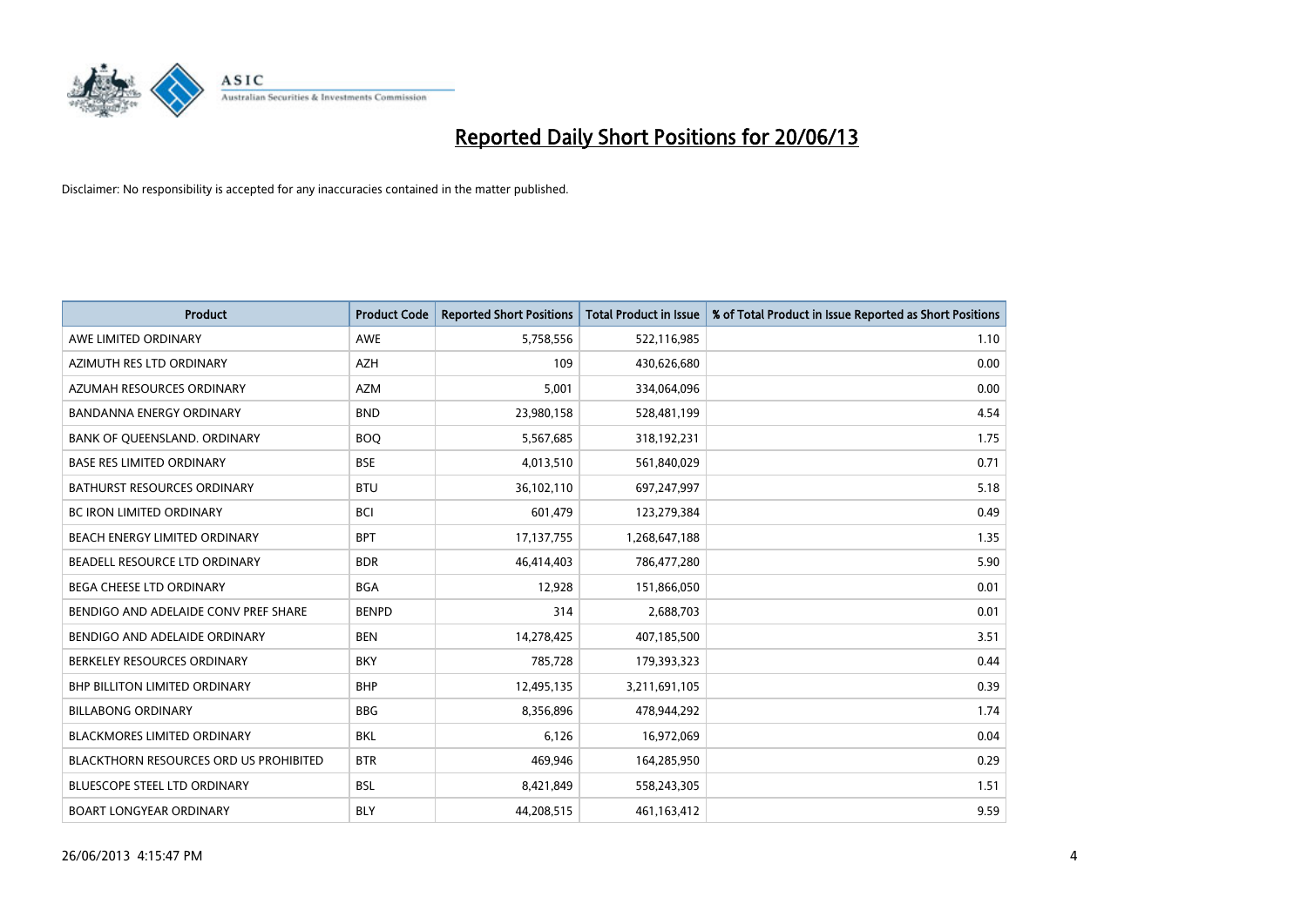

| <b>Product</b>                       | <b>Product Code</b> | <b>Reported Short Positions</b> | <b>Total Product in Issue</b> | % of Total Product in Issue Reported as Short Positions |
|--------------------------------------|---------------------|---------------------------------|-------------------------------|---------------------------------------------------------|
| <b>BOOM LOGISTICS ORDINARY</b>       | <b>BOL</b>          | 10,000                          | 470,598,576                   | 0.00                                                    |
| <b>BORAL LIMITED, ORDINARY</b>       | <b>BLD</b>          | 50,653,838                      | 774,000,641                   | 6.54                                                    |
| <b>BRADKEN LIMITED ORDINARY</b>      | <b>BKN</b>          | 10,995,379                      | 169,240,662                   | 6.50                                                    |
| <b>BRAMBLES LIMITED ORDINARY</b>     | <b>BXB</b>          | 2,701,507                       | 1,557,351,951                 | 0.17                                                    |
| <b>BREVILLE GROUP LTD ORDINARY</b>   | <b>BRG</b>          | 4,887,646                       | 130,095,322                   | 3.76                                                    |
| <b>BRICKWORKS LIMITED ORDINARY</b>   | <b>BKW</b>          | 9,694                           | 147,818,132                   | 0.01                                                    |
| <b>BROCKMAN MINING LTD ORDINARY</b>  | <b>BCK</b>          | 90,995                          | 7,894,482,131                 | 0.00                                                    |
| BT INVESTMENT MNGMNT ORDINARY        | <b>BTT</b>          | 95,186                          | 274,214,460                   | 0.03                                                    |
| <b>BUCCANEER ENERGY LTD ORDINARY</b> | <b>BCC</b>          | 500,000                         | 1,545,852,999                 | 0.03                                                    |
| <b>BURU ENERGY ORDINARY</b>          | <b>BRU</b>          | 18,045,092                      | 274,036,429                   | 6.58                                                    |
| <b>BWP TRUST ORDINARY UNITS</b>      | <b>BWP</b>          | 4,324,680                       | 537,753,954                   | 0.80                                                    |
| CABCHARGE AUSTRALIA ORDINARY         | CAB                 | 11,413,146                      | 120,430,683                   | 9.48                                                    |
| CALTEX AUSTRALIA ORDINARY            | <b>CTX</b>          | 2,997,090                       | 270,000,000                   | 1.11                                                    |
| CAPE LAMBERT RES LTD ORDINARY        | <b>CFE</b>          | 63,972                          | 681,741,942                   | 0.01                                                    |
| CARABELLA RES LTD ORDINARY           | <b>CLR</b>          | 200,000                         | 152,361,547                   | 0.13                                                    |
| <b>CARBON ENERGY ORDINARY</b>        | <b>CNX</b>          | 4,533                           | 786,889,705                   | 0.00                                                    |
| <b>CARDNO LIMITED ORDINARY</b>       | CDD                 | 10,478,406                      | 143,726,327                   | 7.29                                                    |
| CARNARVON PETROLEUM ORDINARY         | <b>CVN</b>          | 39,246                          | 934,109,501                   | 0.00                                                    |
| CARSALES.COM LTD ORDINARY            | <b>CRZ</b>          | 2,189,950                       | 236,171,964                   | 0.93                                                    |
| <b>CASH CONVERTERS ORDINARY</b>      | CCV                 | 2,363,698                       | 423,861,025                   | 0.56                                                    |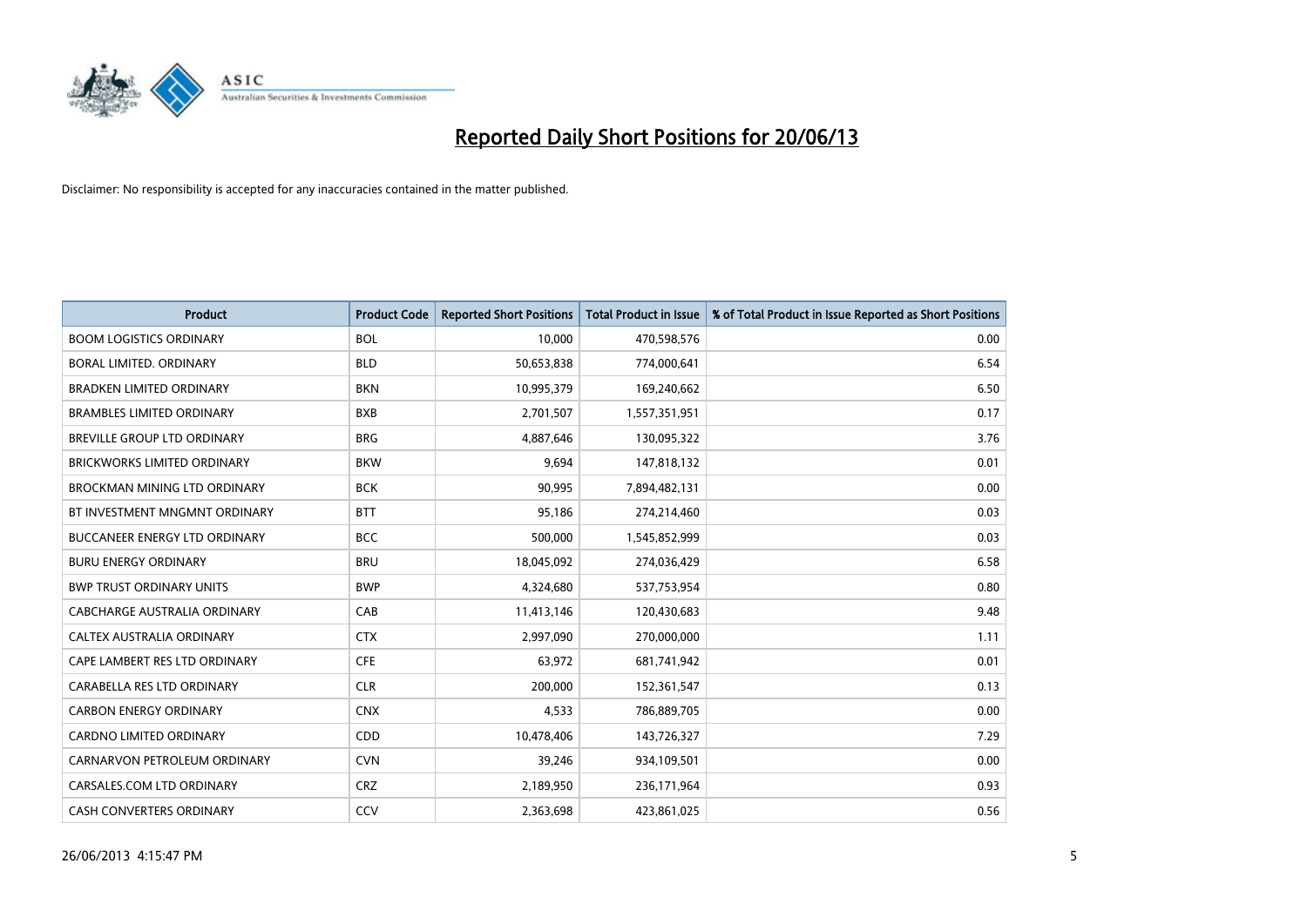

| Product                                 | <b>Product Code</b> | <b>Reported Short Positions</b> | <b>Total Product in Issue</b> | % of Total Product in Issue Reported as Short Positions |
|-----------------------------------------|---------------------|---------------------------------|-------------------------------|---------------------------------------------------------|
| CEDAR WOODS PROP. ORDINARY              | <b>CWP</b>          | 75,778                          | 73,359,551                    | 0.10                                                    |
| CENTRAL PETROLEUM ORDINARY              | <b>CTP</b>          | 822,499                         | 1,440,078,845                 | 0.06                                                    |
| <b>CERAMIC FUEL CELLS ORDINARY</b>      | <b>CFU</b>          | 597,574                         | 1,591,941,620                 | 0.04                                                    |
| CFS RETAIL TRUST GRP STAPLED SECURITIES | <b>CFX</b>          | 54,395,024                      | 2,828,495,659                 | 1.92                                                    |
| CHALLENGER DIV.PRO. STAPLED UNITS       | <b>CDI</b>          | 158,855                         | 214,101,013                   | 0.07                                                    |
| <b>CHALLENGER LIMITED ORDINARY</b>      | <b>CGF</b>          | 2,419,162                       | 532,164,145                   | 0.45                                                    |
| CHANDLER MACLEOD LTD ORDINARY           | <b>CMG</b>          | 597,265                         | 469,679,390                   | 0.13                                                    |
| CHARTER HALL GROUP STAPLED US PROHIBIT. | <b>CHC</b>          | 359,836                         | 302,262,312                   | 0.12                                                    |
| <b>CHARTER HALL RETAIL UNITS</b>        | <b>CQR</b>          | 3,326,191                       | 337,582,974                   | 0.99                                                    |
| <b>CHORUS LIMITED ORDINARY</b>          | <b>CNU</b>          | 46,596                          | 389,299,049                   | 0.01                                                    |
| CITIGOLD CORP LTD ORDINARY              | <b>CTO</b>          | 153,427                         | 1,352,907,765                 | 0.01                                                    |
| <b>CLOUGH LIMITED ORDINARY</b>          | <b>CLO</b>          | 6,983,349                       | 777,781,882                   | 0.90                                                    |
| COAL OF AFRICA LTD ORDINARY             | <b>CZA</b>          | 100,326                         | 1,048,368,613                 | 0.01                                                    |
| <b>COALSPUR MINES LTD ORDINARY</b>      | <b>CPL</b>          | 11,426,368                      | 639,748,901                   | 1.79                                                    |
| COCA-COLA AMATIL ORDINARY               | <b>CCL</b>          | 6,677,902                       | 763,590,249                   | 0.87                                                    |
| <b>COCHLEAR LIMITED ORDINARY</b>        | <b>COH</b>          | 4,202,208                       | 57,040,932                    | 7.37                                                    |
| COCKATOO COAL ORDINARY                  | <b>COK</b>          | 9,541,510                       | 1,016,746,908                 | 0.94                                                    |
| <b>CODAN LIMITED ORDINARY</b>           | <b>CDA</b>          | 480,779                         | 176,926,104                   | 0.27                                                    |
| <b>COFFEY INTERNATIONAL ORDINARY</b>    | <b>COF</b>          | 51,002                          | 255,833,165                   | 0.02                                                    |
| <b>COLLINS FOODS LTD ORDINARY</b>       | <b>CKF</b>          | 567,497                         | 93,000,003                    | 0.61                                                    |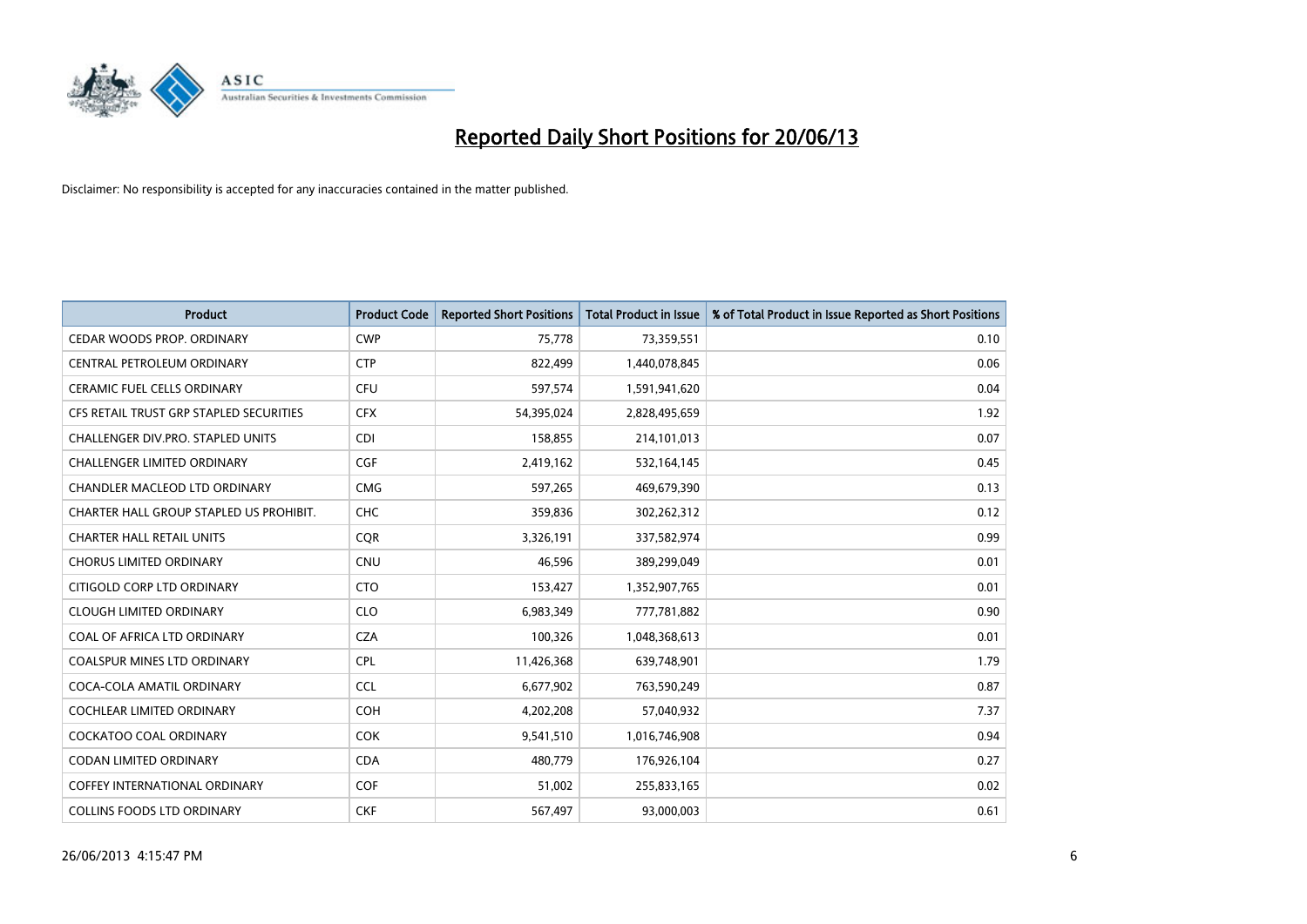

| <b>Product</b>                          | <b>Product Code</b> | <b>Reported Short Positions</b> | <b>Total Product in Issue</b> | % of Total Product in Issue Reported as Short Positions |
|-----------------------------------------|---------------------|---------------------------------|-------------------------------|---------------------------------------------------------|
| COMMONWEALTH BANK, ORDINARY             | <b>CBA</b>          | 9,516,560                       | 1,611,928,836                 | 0.59                                                    |
| COMMONWEALTH PROP ORDINARY UNITS        | <b>CPA</b>          | 18,551,612                      | 2,347,003,413                 | 0.79                                                    |
| <b>COMPASS RESOURCES ORDINARY</b>       | <b>CMR</b>          | 7,472                           | 1,403,744,100                 | 0.00                                                    |
| COMPUTERSHARE LTD ORDINARY              | <b>CPU</b>          | 12,725,659                      | 556,203,079                   | 2.29                                                    |
| <b>CORP TRAVEL LIMITED ORDINARY</b>     | <b>CTD</b>          | 175,791                         | 78,081,184                    | 0.23                                                    |
| <b>CREDIT CORP GROUP ORDINARY</b>       | <b>CCP</b>          | 102,194                         | 45,932,899                    | 0.22                                                    |
| <b>CROMWELL PROP STAPLED SECURITIES</b> | <b>CMW</b>          | 7,923,827                       | 1,658,740,327                 | 0.48                                                    |
| <b>CROWN LIMITED ORDINARY</b>           | <b>CWN</b>          | 1,591,875                       | 728,394,185                   | 0.22                                                    |
| <b>CSG LIMITED ORDINARY</b>             | CSV                 | 183,358                         | 278,155,477                   | 0.07                                                    |
| <b>CSL LIMITED ORDINARY</b>             | <b>CSL</b>          | 2,018,422                       | 491,794,065                   | 0.41                                                    |
| <b>CSR LIMITED ORDINARY</b>             | <b>CSR</b>          | 47,115,679                      | 506,000,315                   | 9.31                                                    |
| <b>CUDECO LIMITED ORDINARY</b>          | CDU                 | 4,855,825                       | 204,877,294                   | 2.37                                                    |
| DART ENERGY LTD ORDINARY                | <b>DTE</b>          | 14,136,747                      | 878,988,226                   | 1.61                                                    |
| DATA#3 LIMITED ORDINARY                 | <b>DTL</b>          | 127,889                         | 153,974,950                   | 0.08                                                    |
| DAVID JONES LIMITED ORDINARY            | <b>DJS</b>          | 58,612,046                      | 535,002,401                   | 10.96                                                   |
| DECMIL GROUP LIMITED ORDINARY           | <b>DCG</b>          | 5,617,197                       | 168,203,219                   | 3.34                                                    |
| DEEP YELLOW LIMITED ORDINARY            | <b>DYL</b>          | 100,002                         | 1,560,709,287                 | 0.01                                                    |
| DEXUS PROPERTY GROUP STAPLED UNITS      | <b>DXS</b>          | 16,295,424                      | 4,839,024,176                 | 0.34                                                    |
| DISCOVERY METALS LTD ORDINARY           | <b>DML</b>          | 9,397,545                       | 486,986,451                   | 1.93                                                    |
| DOMINO PIZZA ENTERPR ORDINARY           | <b>DMP</b>          | 220,673                         | 70,192,674                    | 0.31                                                    |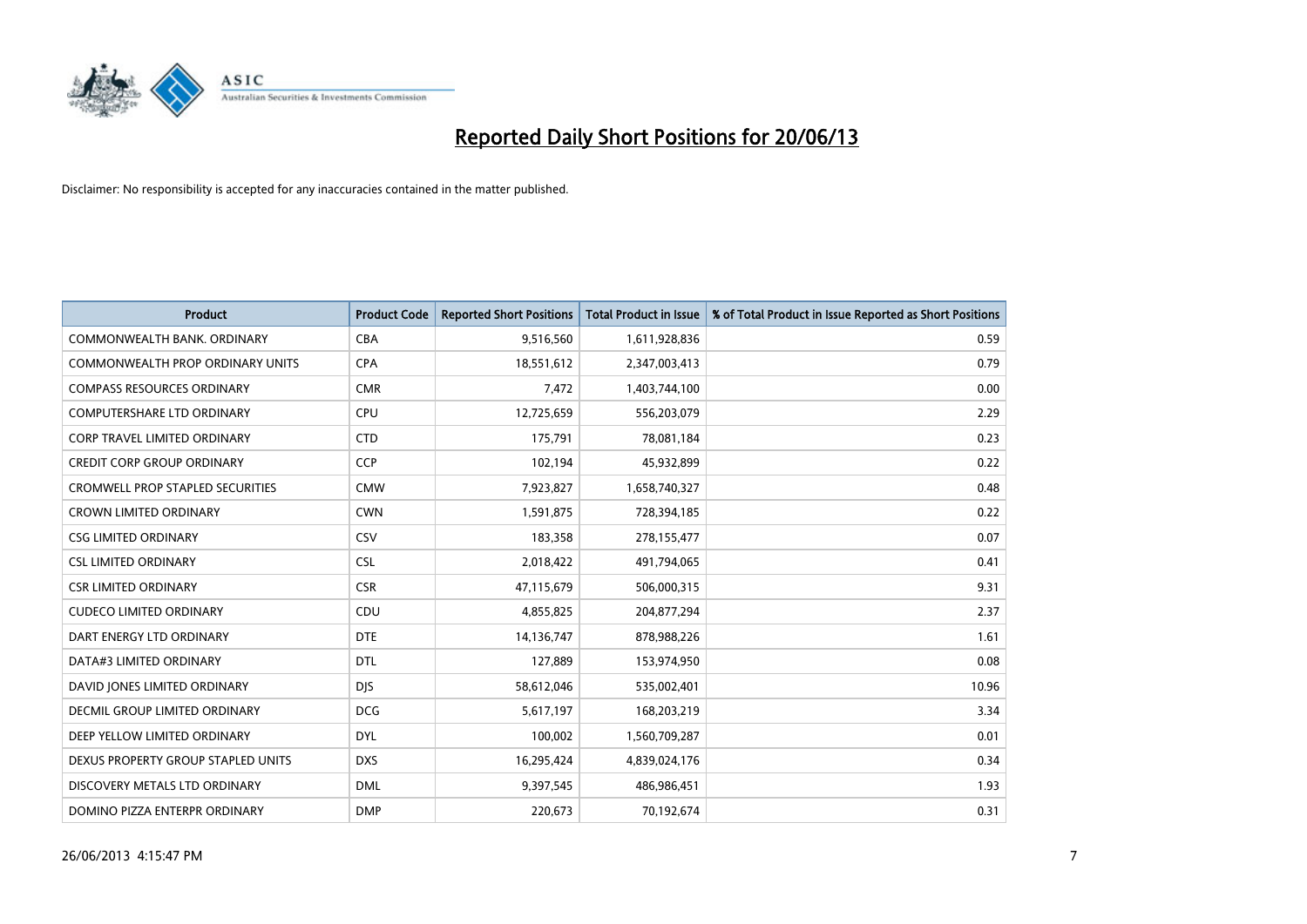

| <b>Product</b>                       | <b>Product Code</b> | <b>Reported Short Positions</b> | <b>Total Product in Issue</b> | % of Total Product in Issue Reported as Short Positions |
|--------------------------------------|---------------------|---------------------------------|-------------------------------|---------------------------------------------------------|
| DORAY MINERALS LTD ORDINARY          | <b>DRM</b>          | 57,921                          | 141,866,768                   | 0.04                                                    |
| DOWNER EDI LIMITED ORDINARY          | <b>DOW</b>          | 9,635,227                       | 433,409,429                   | 2.22                                                    |
| DRILLSEARCH ENERGY ORDINARY          | <b>DLS</b>          | 20,133,948                      | 427,753,371                   | 4.71                                                    |
| DUET GROUP STAPLED US PROHIBIT.      | <b>DUE</b>          | 28,293,332                      | 1,169,314,842                 | 2.42                                                    |
| DULUXGROUP LIMITED ORDINARY          | <b>DLX</b>          | 5,933,409                       | 376,810,326                   | 1.57                                                    |
| <b>DWS LTD ORDINARY</b>              | <b>DWS</b>          | 513,229                         | 132,362,763                   | 0.39                                                    |
| ECHO ENTERTAINMENT ORDINARY          | EGP                 | 10,997,113                      | 825,672,730                   | 1.33                                                    |
| ELDERS LIMITED ORDINARY              | <b>ELD</b>          | 18,598,086                      | 448,598,480                   | 4.15                                                    |
| ELEMENTAL MINERALS ORDINARY          | <b>ELM</b>          | 134,702                         | 288,587,228                   | 0.05                                                    |
| ELEMENTOS LIMITED ORDINARY           | <b>ELT</b>          | 16                              | 154,349,209                   | 0.00                                                    |
| <b>EMECO HOLDINGS ORDINARY</b>       | <b>EHL</b>          | 22,497,690                      | 599,675,707                   | 3.75                                                    |
| <b>ENDEAVOUR MIN CORP CDI 1:1</b>    | <b>EVR</b>          | 279,225                         | 126,540,908                   | 0.22                                                    |
| ENERGY RESOURCES ORDINARY 'A'        | <b>ERA</b>          | 10,702,373                      | 517,725,062                   | 2.07                                                    |
| <b>ENERGY WORLD CORPOR, ORDINARY</b> | <b>EWC</b>          | 25,984,885                      | 1,734,166,672                 | 1.50                                                    |
| <b>ENVESTRA LIMITED ORDINARY</b>     | <b>ENV</b>          | 7,391,569                       | 1,796,808,474                 | 0.41                                                    |
| EQUATORIAL RES LTD ORDINARY          | EQX                 | 8                               | 119,835,353                   | 0.00                                                    |
| ERM POWER LIMITED ORDINARY           | <b>EPW</b>          | 348,551                         | 203,332,935                   | 0.17                                                    |
| EVOLUTION MINING LTD ORDINARY        | <b>EVN</b>          | 23,262,291                      | 708,092,989                   | 3.29                                                    |
| FAIRFAX MEDIA LTD ORDINARY           | <b>FXI</b>          | 416, 173, 725                   | 2,351,955,725                 | 17.69                                                   |
| FANTASTIC HOLDINGS ORDINARY          | <b>FAN</b>          | 52,783                          | 102,739,538                   | 0.05                                                    |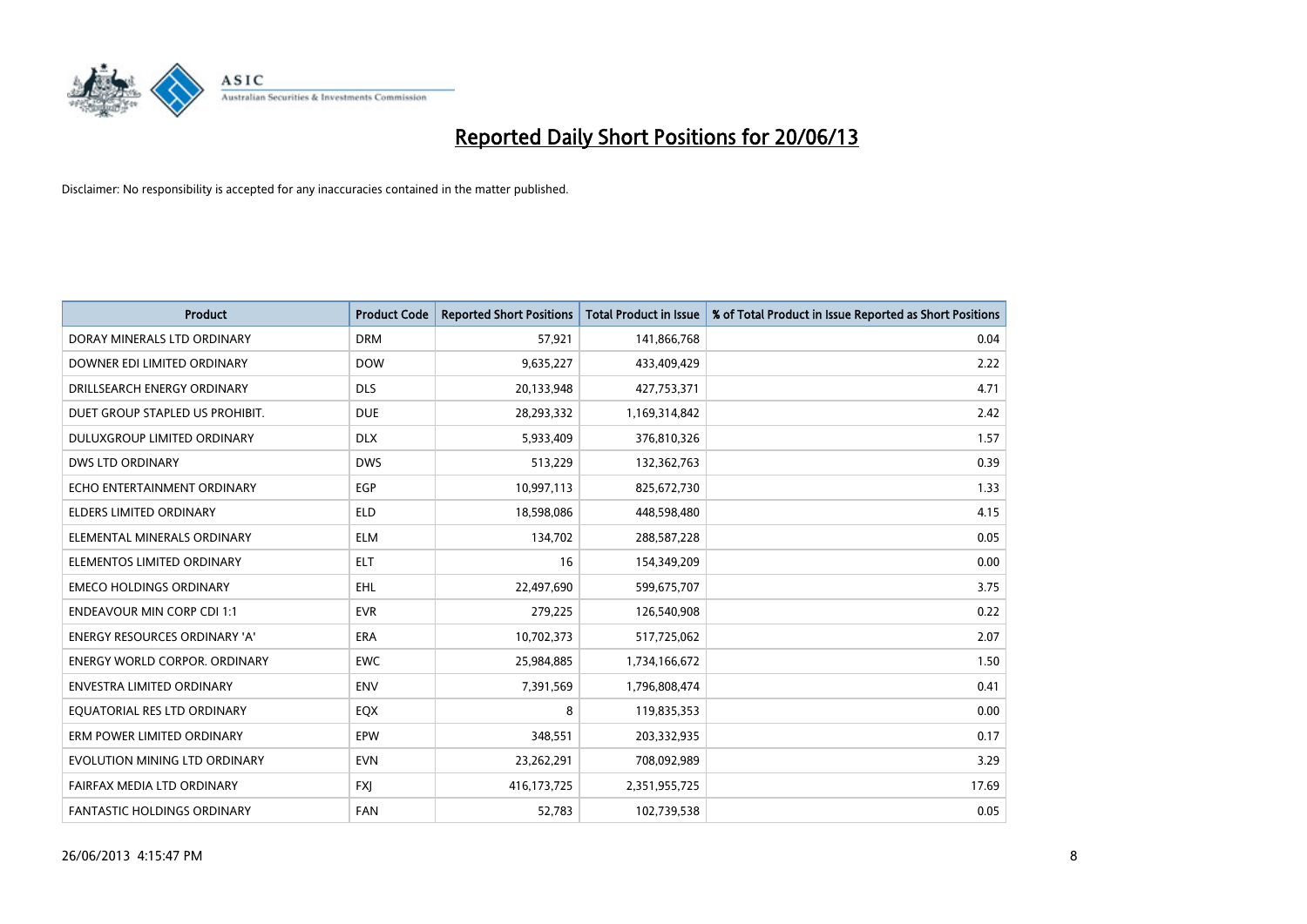

| <b>Product</b>                         | <b>Product Code</b> | <b>Reported Short Positions</b> | <b>Total Product in Issue</b> | % of Total Product in Issue Reported as Short Positions |
|----------------------------------------|---------------------|---------------------------------|-------------------------------|---------------------------------------------------------|
| <b>FAR LTD ORDINARY</b>                | <b>FAR</b>          | 22,291,375                      | 2,499,846,742                 | 0.89                                                    |
| FEDERATION CNTRES ORD/UNIT STAPLED SEC | FDC                 | 2,540,668                       | 1,427,641,565                 | 0.18                                                    |
| <b>FINBAR GROUP LIMITED ORDINARY</b>   | <b>FRI</b>          | 3,371                           | 218,006,169                   | 0.00                                                    |
| FISHER & PAYKEL H. ORDINARY            | <b>FPH</b>          | 55,829                          | 542,620,370                   | 0.01                                                    |
| FKP PROPERTY GROUP STAPLED SECURITIES  | <b>FKP</b>          | 7,926,324                       | 321,578,705                   | 2.46                                                    |
| FLEETWOOD CORP ORDINARY                | <b>FWD</b>          | 2,198,298                       | 60,522,619                    | 3.63                                                    |
| FLETCHER BUILDING ORDINARY             | <b>FBU</b>          | 3,744,438                       | 686,096,427                   | 0.55                                                    |
| FLEXIGROUP LIMITED ORDINARY            | FXL                 | 720,729                         | 301,655,394                   | 0.24                                                    |
| <b>FLIGHT CENTRE ORDINARY</b>          | <b>FLT</b>          | 11,962,180                      | 100,422,760                   | 11.91                                                   |
| FLINDERS MINES LTD ORDINARY            | <b>FMS</b>          | 4,826,563                       | 1,821,300,404                 | 0.27                                                    |
| FOCUS MINERALS LTD ORDINARY            | <b>FML</b>          | 27,354,874                      | 9,137,375,877                 | 0.30                                                    |
| FORGE GROUP LIMITED ORDINARY           | FGE                 | 1,570,027                       | 86,169,014                    | 1.82                                                    |
| FORTESCUE METALS GRP ORDINARY          | <b>FMG</b>          | 165,957,846                     | 3,113,798,659                 | 5.33                                                    |
| <b>G.U.D. HOLDINGS ORDINARY</b>        | GUD                 | 5,852,999                       | 71,341,319                    | 8.20                                                    |
| <b>G8 EDUCATION LIMITED ORDINARY</b>   | <b>GEM</b>          | 1,688,613                       | 272,151,612                   | 0.62                                                    |
| <b>GALAXY RESOURCES ORDINARY</b>       | GXY                 | 3,850,326                       | 584,355,501                   | 0.66                                                    |
| <b>GENETIC TECHNOLOGIES ORDINARY</b>   | GTG                 | 72,000                          | 475,471,819                   | 0.02                                                    |
| <b>GEODYNAMICS LIMITED ORDINARY</b>    | GDY                 | 850                             | 406,452,608                   | 0.00                                                    |
| <b>GINDALBIE METALS LTD ORDINARY</b>   | GBG                 | 56,543,562                      | 1,492,154,301                 | 3.79                                                    |
| <b>GOODMAN FIELDER, ORDINARY</b>       | <b>GFF</b>          | 55,954,925                      | 1,955,559,207                 | 2.86                                                    |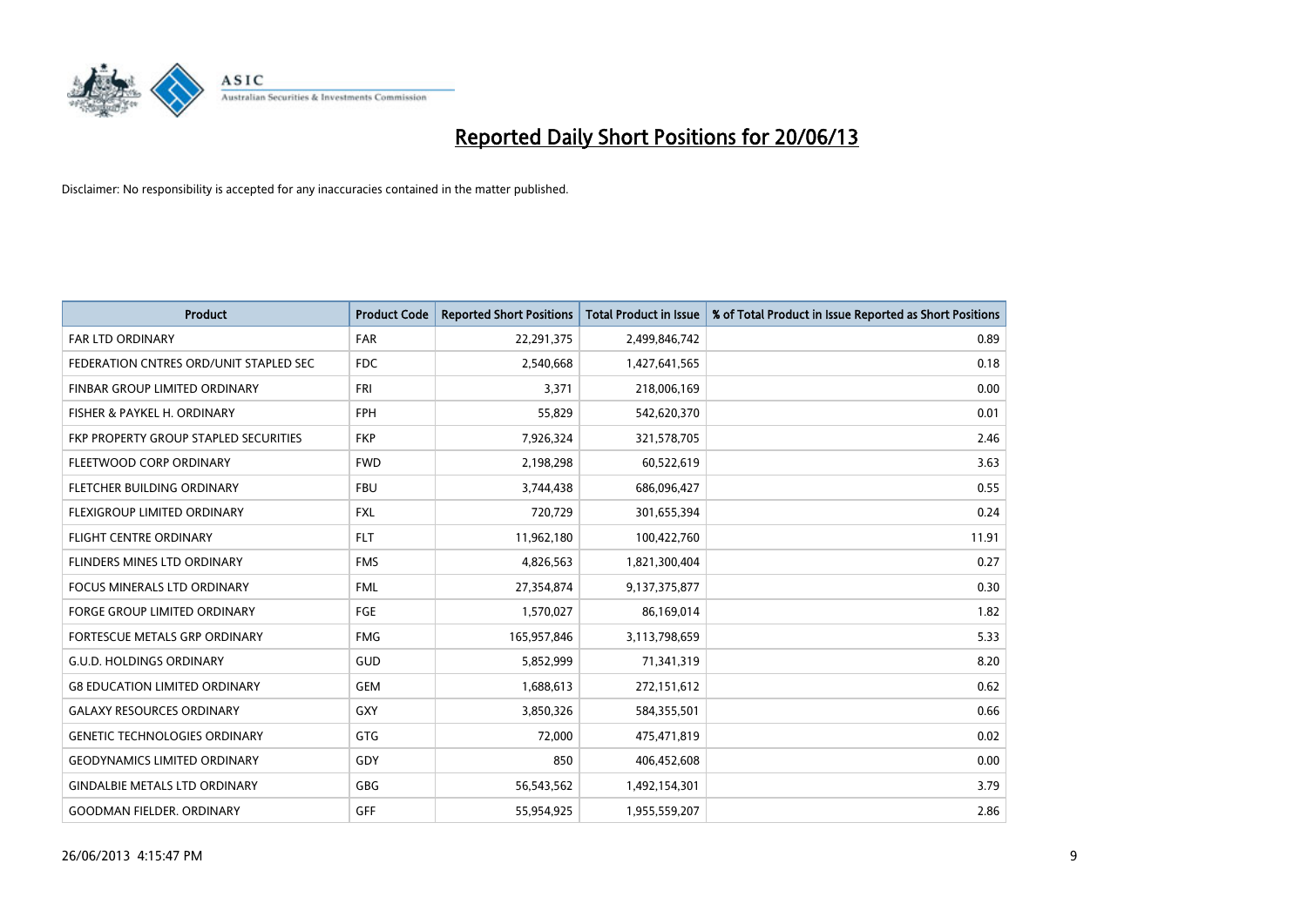

| Product                                          | <b>Product Code</b> | <b>Reported Short Positions</b> | <b>Total Product in Issue</b> | % of Total Product in Issue Reported as Short Positions |
|--------------------------------------------------|---------------------|---------------------------------|-------------------------------|---------------------------------------------------------|
| <b>GOODMAN GROUP STAPLED</b>                     | <b>GMG</b>          | 5,867,054                       | 1,713,233,947                 | 0.34                                                    |
| <b>GPT GROUP STAPLED SEC.</b>                    | <b>GPT</b>          | 4,166,220                       | 1,768,731,729                 | 0.24                                                    |
| <b>GRAINCORP LIMITED A CLASS ORDINARY</b>        | <b>GNC</b>          | 1,087,390                       | 228,855,628                   | 0.48                                                    |
| <b>GRANGE RESOURCES. ORDINARY</b>                | GRR                 | 6,411,272                       | 1,156,492,195                 | 0.55                                                    |
| <b>GREENLAND MIN EN LTD ORDINARY</b>             | GGG                 | 5,402,343                       | 571,975,263                   | 0.94                                                    |
| <b>GROWTHPOINT PROPERTY ORD/UNIT STAPLED SEC</b> | GOZ                 | 129,684                         | 402,830,366                   | 0.03                                                    |
| <b>GRYPHON MINERALS LTD ORDINARY</b>             | <b>GRY</b>          | 23,101,767                      | 400,464,983                   | 5.77                                                    |
| <b>GUILDFORD COAL LTD ORDINARY</b>               | <b>GUF</b>          | 1,171,741                       | 635,046,899                   | 0.18                                                    |
| <b>GUINNESS PEAT GROUP. CDI 1:1</b>              | GPG                 | 34,925                          | 199,562,128                   | 0.02                                                    |
| <b>GUNNS LIMITED ORDINARY</b>                    | <b>GNS</b>          | 51,772,667                      | 848,401,559                   | 6.10                                                    |
| <b>GWA GROUP LTD ORDINARY</b>                    | <b>GWA</b>          | 11,355,496                      | 306,533,770                   | 3.70                                                    |
| <b>HARVEY NORMAN ORDINARY</b>                    | <b>HVN</b>          | 87,492,465                      | 1,062,316,784                 | 8.24                                                    |
| HASTIE GROUP LIMITED ORDINARY                    | <b>HST</b>          | 5,000                           | 137,353,504                   | 0.00                                                    |
| <b>HENDERSON GROUP CDI 1:1</b>                   | <b>HGG</b>          | 1,285,582                       | 750,414,058                   | 0.17                                                    |
| HFA HOLDINGS LIMITED ORDINARY                    | <b>HFA</b>          | 3,809                           | 117,332,831                   | 0.00                                                    |
| HIGHLANDS PACIFIC ORDINARY                       | HIG                 |                                 | 789,344,774                   | 0.00                                                    |
| HILLGROVE RES LTD ORDINARY                       | <b>HGO</b>          | 1,643,314                       | 1,022,760,221                 | 0.16                                                    |
| HILLS HOLDINGS LTD ORDINARY                      | <b>HIL</b>          | 706,318                         | 246,500,444                   | 0.29                                                    |
| HORIZON OIL LIMITED ORDINARY                     | <b>HZN</b>          | 53,337,334                      | 1,135,266,515                 | 4.70                                                    |
| HOT CHILI LTD ORDINARY                           | <b>HCH</b>          | 9,467                           | 297,362,196                   | 0.00                                                    |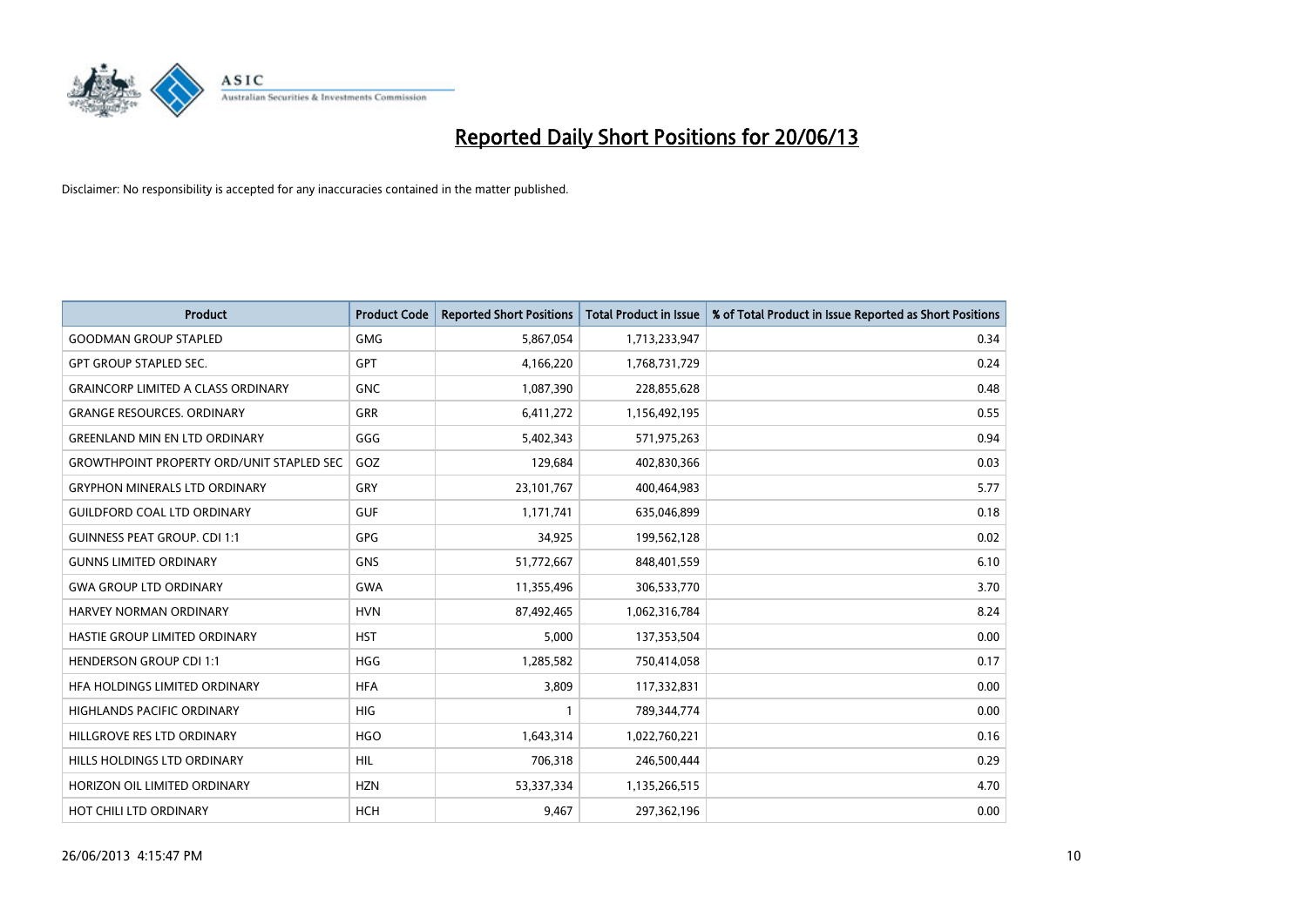

| <b>Product</b>                                | <b>Product Code</b> | <b>Reported Short Positions</b> | <b>Total Product in Issue</b> | % of Total Product in Issue Reported as Short Positions |
|-----------------------------------------------|---------------------|---------------------------------|-------------------------------|---------------------------------------------------------|
| <b>ICAR ASIA LTD ORDINARY</b>                 | ICQ                 | 62,570                          | 91,231,886                    | 0.07                                                    |
| <b>ICON ENERGY LIMITED ORDINARY</b>           | <b>ICN</b>          | 54,197                          | 533,391,210                   | 0.01                                                    |
| <b>IINET LIMITED ORDINARY</b>                 | <b>IIN</b>          | 2,328,296                       | 161,238,847                   | 1.44                                                    |
| ILUKA RESOURCES ORDINARY                      | <b>ILU</b>          | 46,962,623                      | 418,700,517                   | 11.22                                                   |
| <b>IMDEX LIMITED ORDINARY</b>                 | <b>IMD</b>          | 7,382,699                       | 210,473,188                   | 3.51                                                    |
| IMF (AUSTRALIA) LTD ORDINARY                  | <b>IMF</b>          | 1,568,008                       | 123,201,716                   | 1.27                                                    |
| <b>INCITEC PIVOT ORDINARY</b>                 | <b>IPL</b>          | 24,345,451                      | 1,628,730,107                 | 1.49                                                    |
| <b>INDEPENDENCE GROUP ORDINARY</b>            | <b>IGO</b>          | 7,493,530                       | 232,882,535                   | 3.22                                                    |
| <b>INDOPHIL RESOURCES ORDINARY</b>            | <b>IRN</b>          | 810,663                         | 1,203,146,194                 | 0.07                                                    |
| <b>INFIGEN ENERGY STAPLED SECURITIES</b>      | <b>IFN</b>          | 3,318,725                       | 762,265,972                   | 0.44                                                    |
| INOVA RESOURCES LTD ORDINARY                  | <b>IVA</b>          | 827,853                         | 726,565,560                   | 0.11                                                    |
| <b>INSURANCE AUSTRALIA ORDINARY</b>           | IAG                 | 1,741,228                       | 2,079,034,021                 | 0.08                                                    |
| <b>INTEGRATED RESEARCH ORDINARY</b>           | IRI                 | 78,980                          | 168, 367, 453                 | 0.05                                                    |
| <b>INTREPID MINES ORDINARY</b>                | <b>IAU</b>          | 24,256,176                      | 555,950,595                   | 4.36                                                    |
| <b>INVESTA OFFICE FUND STAPLED SECURITIES</b> | <b>IOF</b>          | 1,560,958                       | 614,047,458                   | 0.25                                                    |
| <b>INVOCARE LIMITED ORDINARY</b>              | <b>IVC</b>          | 2,494,411                       | 110,030,298                   | 2.27                                                    |
| ION LIMITED ORDINARY                          | <b>ION</b>          | 164,453                         | 256,365,105                   | 0.06                                                    |
| <b>IOOF HOLDINGS LTD ORDINARY</b>             | IFL                 | 2,577,299                       | 232,118,034                   | 1.11                                                    |
| <b>IRESS LIMITED ORDINARY</b>                 | <b>IRE</b>          | 2,253,003                       | 128,620,231                   | 1.75                                                    |
| <b>IRON ORE HOLDINGS ORDINARY</b>             | <b>IOH</b>          | 26,197                          | 161,174,005                   | 0.02                                                    |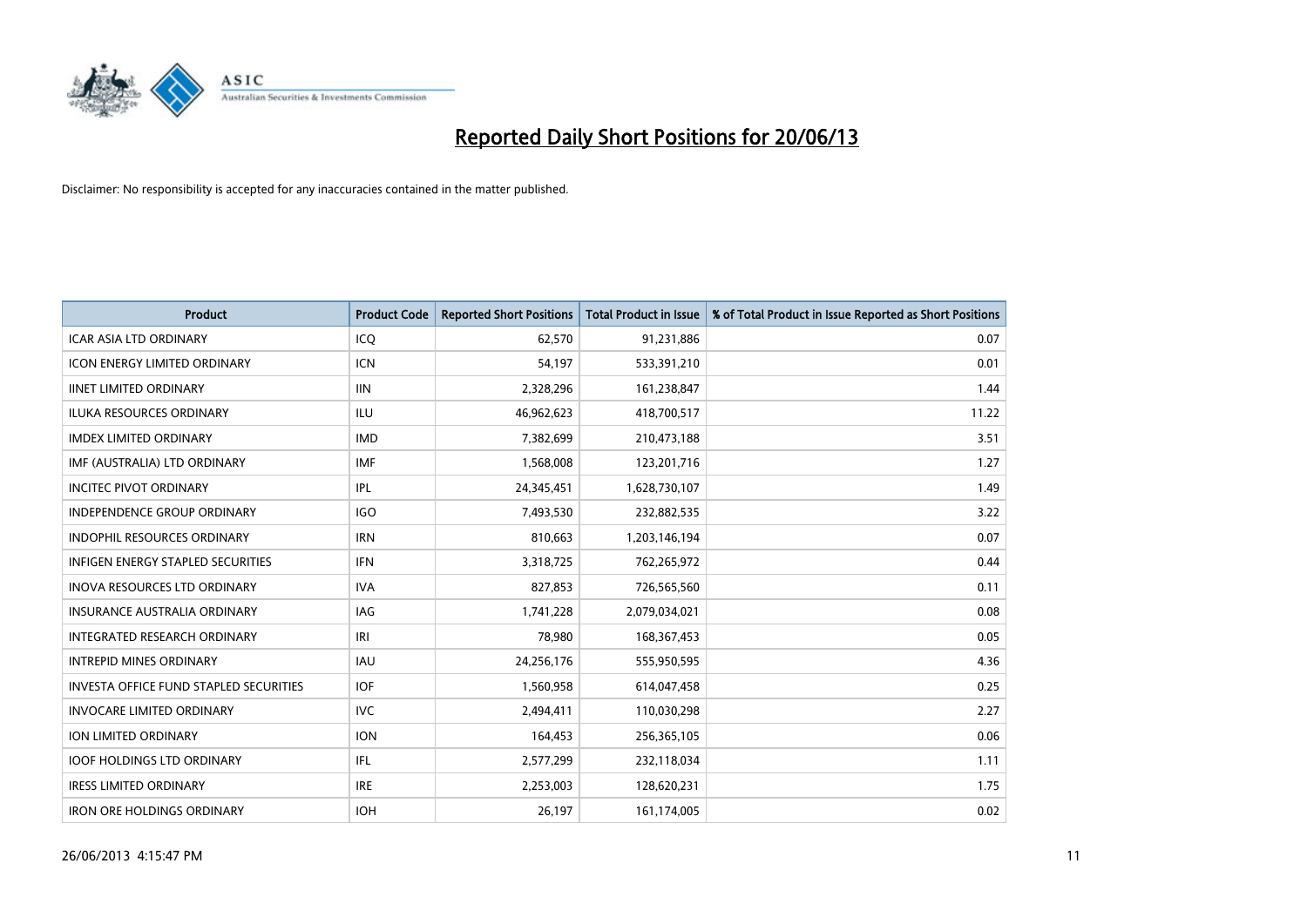

| <b>Product</b>                           | <b>Product Code</b> | <b>Reported Short Positions</b> | <b>Total Product in Issue</b> | % of Total Product in Issue Reported as Short Positions |
|------------------------------------------|---------------------|---------------------------------|-------------------------------|---------------------------------------------------------|
| ISHARES GLOBAL 100 CDI 1:1               | 100                 | 23,740                          | 10,600,000                    | 0.22                                                    |
| JAMES HARDIE INDUST CHESS DEPOSITARY INT | <b>IHX</b>          | 4,190,818                       | 442,038,797                   | 0.95                                                    |
| <b>JB HI-FI LIMITED ORDINARY</b>         | <b>JBH</b>          | 16,997,917                      | 98,947,309                    | 17.18                                                   |
| <b>JUMBO INTERACTIVE ORDINARY</b>        | JIN                 | 6,158                           | 43,552,560                    | 0.01                                                    |
| <b>JUPITER MINES ORDINARY</b>            | <b>IMS</b>          | 9,874                           | 2,281,835,383                 | 0.00                                                    |
| <b>KAGARA LTD ORDINARY</b>               | KZL                 | 3,414,990                       | 798,953,117                   | 0.43                                                    |
| KAROON GAS AUSTRALIA ORDINARY            | <b>KAR</b>          | 3,270,291                       | 221,420,769                   | 1.48                                                    |
| KATHMANDU HOLD LTD ORDINARY              | <b>KMD</b>          | 103,985                         | 200,215,894                   | 0.05                                                    |
| <b>KBL MINING LIMITED ORDINARY</b>       | <b>KBL</b>          | 1,820                           | 293,535,629                   | 0.00                                                    |
| KINGSGATE CONSOLID. ORDINARY             | <b>KCN</b>          | 5,533,696                       | 152,191,905                   | 3.64                                                    |
| KINGSROSE MINING LTD ORDINARY            | <b>KRM</b>          | 218,528                         | 291,959,871                   | 0.07                                                    |
| LEIGHTON HOLDINGS ORDINARY               | LEI                 | 18,493,730                      | 337,235,188                   | 5.48                                                    |
| LEND LEASE GROUP UNIT/ORD STAPLED        | <b>LLC</b>          | 3,587,293                       | 575,508,314                   | 0.62                                                    |
| LINC ENERGY LTD ORDINARY                 | <b>LNC</b>          | 8,975,872                       | 518,687,562                   | 1.73                                                    |
| LION SELECTION GRP ORDINARY              | <b>LSX</b>          | 36                              | 88,033,228                    | 0.00                                                    |
| LOGICAMMS LIMITED ORDINARY               | <b>LCM</b>          | 280                             | 71,178,179                    | 0.00                                                    |
| LYCOPODIUM LIMITED ORDINARY              | LYL                 | 3,166                           | 38,955,103                    | 0.01                                                    |
| LYNAS CORPORATION ORDINARY               | <b>LYC</b>          | 212,271,887                     | 1,960,801,292                 | 10.83                                                   |
| <b>M2 TELECOMMUNICATION ORDINARY</b>     | <b>MTU</b>          | 5,842,828                       | 178,320,592                   | 3.28                                                    |
| <b>MACA LIMITED ORDINARY</b>             | <b>MLD</b>          | 133,228                         | 172,500,000                   | 0.08                                                    |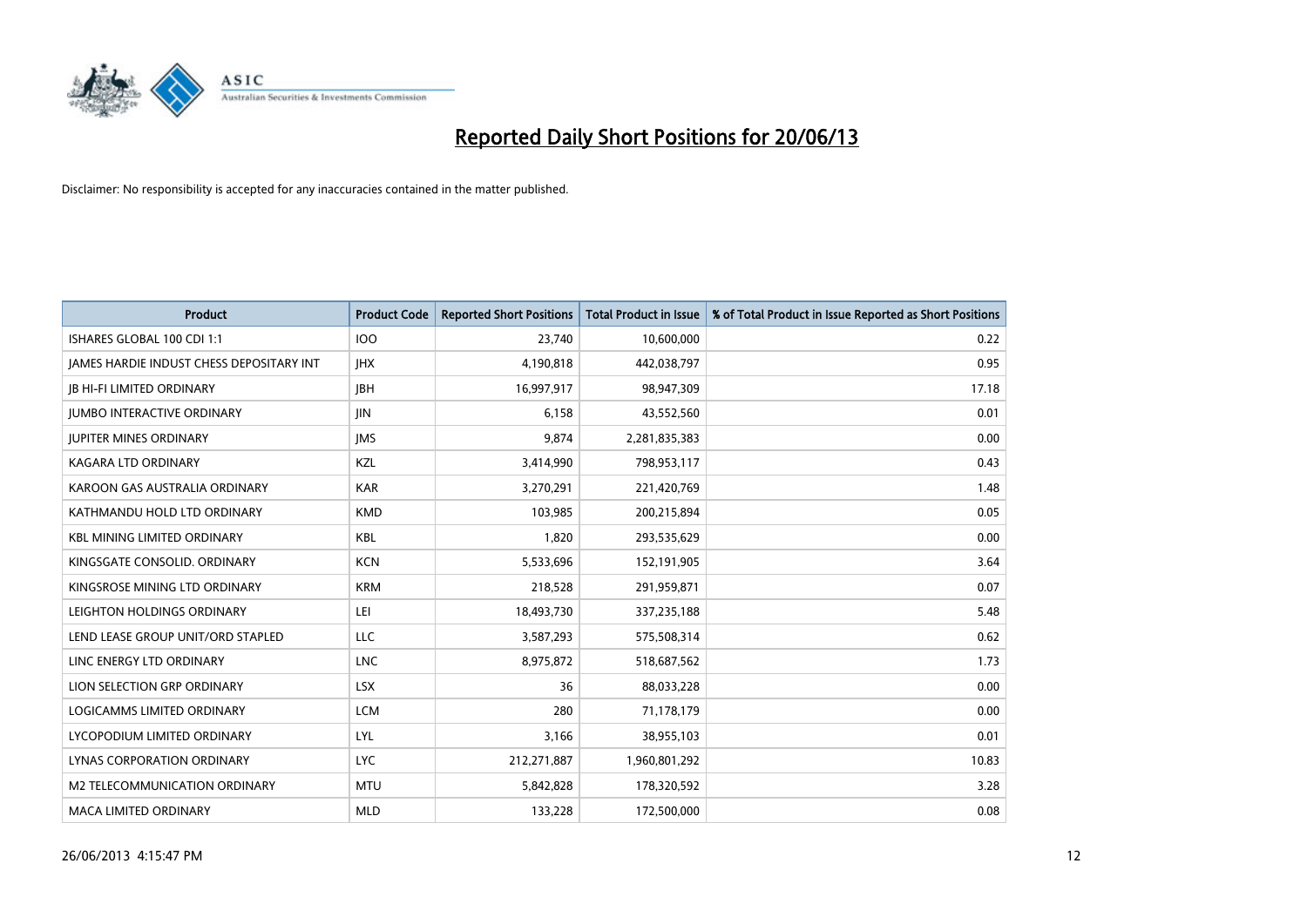

| <b>Product</b>                        | <b>Product Code</b> | <b>Reported Short Positions</b> | <b>Total Product in Issue</b> | % of Total Product in Issue Reported as Short Positions |
|---------------------------------------|---------------------|---------------------------------|-------------------------------|---------------------------------------------------------|
| <b>MACMAHON HOLDINGS ORDINARY</b>     | <b>MAH</b>          | 9,846,619                       | 1,261,699,966                 | 0.78                                                    |
| MACQ ATLAS ROADS GRP ORDINARY STAPLED | <b>MQA</b>          | 19,508,537                      | 478,531,436                   | 4.08                                                    |
| MACQUARIE GROUP LTD ORDINARY          | <b>MOG</b>          | 3,404,268                       | 339,795,224                   | 1.00                                                    |
| MAGELLAN FIN GRP LTD ORDINARY         | <b>MFG</b>          | 525,202                         | 152,782,876                   | 0.34                                                    |
| <b>MATRIX C &amp; E LTD ORDINARY</b>  | <b>MCE</b>          | 3,220,405                       | 94,555,428                    | 3.41                                                    |
| MAVERICK DRILLING ORDINARY            | <b>MAD</b>          | 12,554,574                      | 452,726,751                   | 2.77                                                    |
| MAXITRANS INDUSTRIES ORDINARY         | <b>MXI</b>          | 57,775                          | 183,993,392                   | 0.03                                                    |
| MAYNE PHARMA LTD ORDINARY             | <b>MYX</b>          | 14,489                          | 562,956,475                   | 0.00                                                    |
| MCMILLAN SHAKESPEARE ORDINARY         | <b>MMS</b>          | 1,010,921                       | 74,523,965                    | 1.36                                                    |
| <b>MCPHERSON'S LTD ORDINARY</b>       | <b>MCP</b>          | 68,682                          | 89,294,198                    | 0.08                                                    |
| MEDUSA MINING LTD ORDINARY            | <b>MML</b>          | 1,715,659                       | 188,903,911                   | 0.91                                                    |
| MEO AUSTRALIA LTD ORDINARY            | <b>MEO</b>          | 19,345                          | 627,264,587                   | 0.00                                                    |
| <b>MERMAID MARINE ORDINARY</b>        | <b>MRM</b>          | 1,112,105                       | 228,166,230                   | 0.49                                                    |
| MESOBLAST LIMITED ORDINARY            | <b>MSB</b>          | 17,546,190                      | 315,423,901                   | 5.56                                                    |
| METALS X LIMITED ORDINARY             | <b>MLX</b>          | 223,655                         | 1,651,766,110                 | 0.01                                                    |
| METCASH LIMITED ORDINARY              | <b>MTS</b>          | 75,151,953                      | 880,704,786                   | 8.53                                                    |
| METMINCO LIMITED ORDINARY             | <b>MNC</b>          | 345                             | 1,749,543,023                 | 0.00                                                    |
| MICLYN EXP OFFSHR ORDINARY            | <b>MIO</b>          | 715,610                         | 281,538,972                   | 0.25                                                    |
| MIGHTY RIVER POWER ORDINARY           | <b>MYT</b>          | 221,246                         | 1,400,000,094                 | 0.02                                                    |
| MILLENNIUM MIN LTD ORDINARY           | <b>MOY</b>          | 1,000,000                       | 4,372,781,946                 | 0.02                                                    |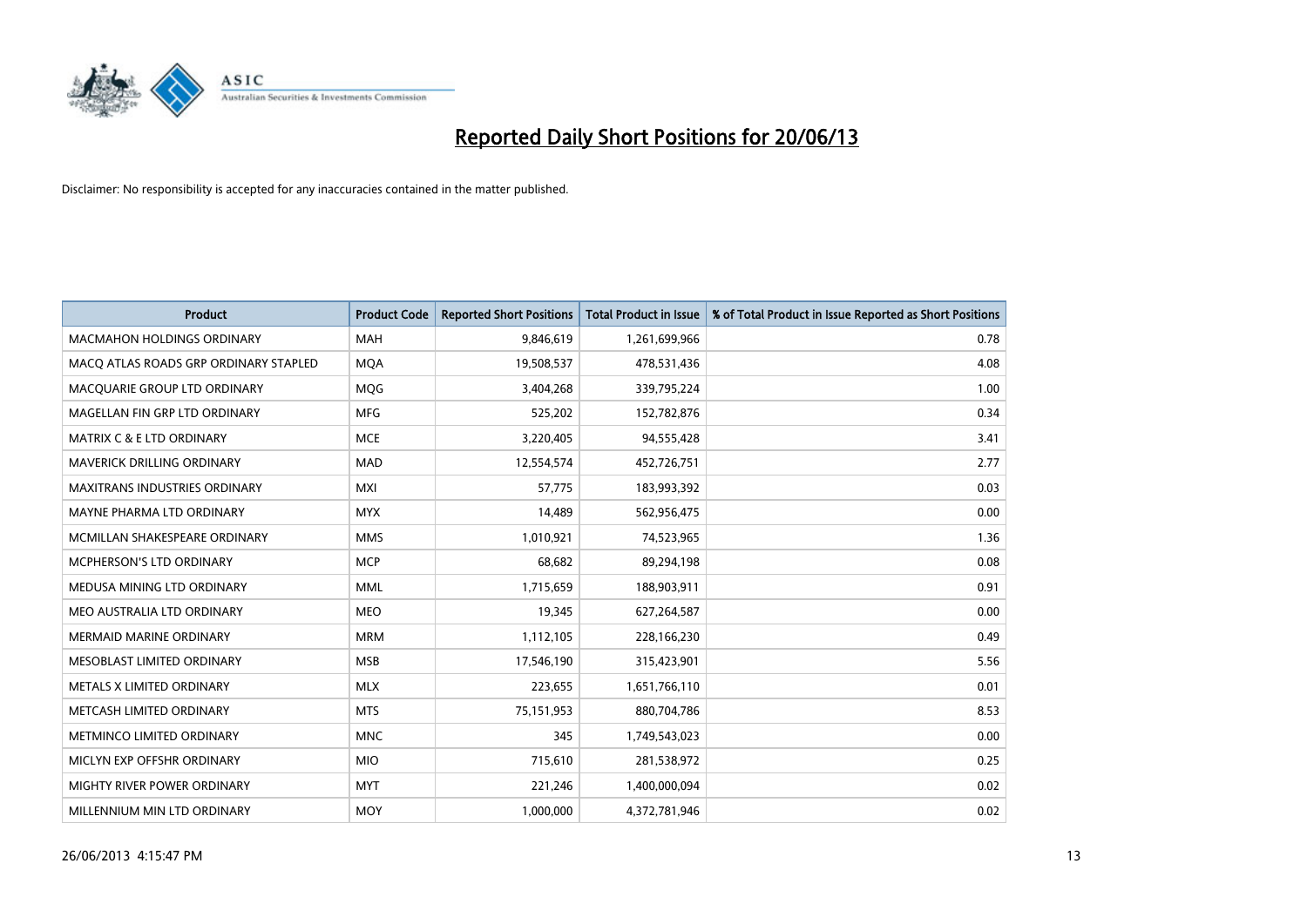

| <b>Product</b>                    | <b>Product Code</b> | <b>Reported Short Positions</b> | <b>Total Product in Issue</b> | % of Total Product in Issue Reported as Short Positions |
|-----------------------------------|---------------------|---------------------------------|-------------------------------|---------------------------------------------------------|
| MILTON CORPORATION ORDINARY       | <b>MLT</b>          | 12,800                          | 122,147,119                   | 0.01                                                    |
| MINCOR RESOURCES NL ORDINARY      | <b>MCR</b>          | 2,628,418                       | 188,208,274                   | 1.40                                                    |
| MINERAL DEPOSITS ORDINARY         | <b>MDL</b>          | 3,371,639                       | 83,538,786                    | 4.04                                                    |
| MINERAL RESOURCES, ORDINARY       | <b>MIN</b>          | 8,730,195                       | 185,987,992                   | 4.69                                                    |
| MIRABELA NICKEL LTD ORDINARY      | <b>MBN</b>          | 25,447,349                      | 876,801,147                   | 2.90                                                    |
| MIRVAC GROUP STAPLED SECURITIES   | <b>MGR</b>          | 7,958,628                       | 3,662,714,758                 | 0.22                                                    |
| MOLOPO ENERGY LTD ORDINARY        | <b>MPO</b>          | 988,071                         | 246,371,894                   | 0.40                                                    |
| MONADELPHOUS GROUP ORDINARY       | <b>MND</b>          | 10,523,317                      | 90,940,258                    | 11.57                                                   |
| MORTGAGE CHOICE LTD ORDINARY      | <b>MOC</b>          | 1,472,220                       | 123,431,282                   | 1.19                                                    |
| <b>MOUNT GIBSON IRON ORDINARY</b> | <b>MGX</b>          | 22,070,045                      | 1,090,584,232                 | 2.02                                                    |
| MULTIPLEX SITES SITES             | <b>MXUPA</b>        | 1,005                           | 4,500,000                     | 0.02                                                    |
| MURCHISON METALS LTD ORDINARY     | <b>MMX</b>          | 3,404,144                       | 450,497,346                   | 0.76                                                    |
| MYER HOLDINGS LTD ORDINARY        | <b>MYR</b>          | 84,536,239                      | 583,594,551                   | 14.49                                                   |
| <b>MYSTATE LIMITED ORDINARY</b>   | <b>MYS</b>          | 17,680                          | 87,153,047                    | 0.02                                                    |
| NATIONAL AUST, BANK ORDINARY      | <b>NAB</b>          | 11,835,732                      | 2,343,067,725                 | 0.51                                                    |
| NAVITAS LIMITED ORDINARY          | <b>NVT</b>          | 13,735,815                      | 375,367,918                   | 3.66                                                    |
| NEON ENERGY LIMITED ORDINARY      | <b>NEN</b>          | 1,739,004                       | 549,937,848                   | 0.32                                                    |
| NEW HOPE CORPORATION ORDINARY     | <b>NHC</b>          | 2,426,008                       | 830,563,352                   | 0.29                                                    |
| NEW NEWSCORP A NON-VOTING CDI DEF | <b>NNCLV</b>        | 2,239,495                       | 379,140,617                   | 0.59                                                    |
| NEW NEWSCORP B VOTING CDI DEF     | <b>NNC</b>          | 257,335                         | 199,630,238                   | 0.13                                                    |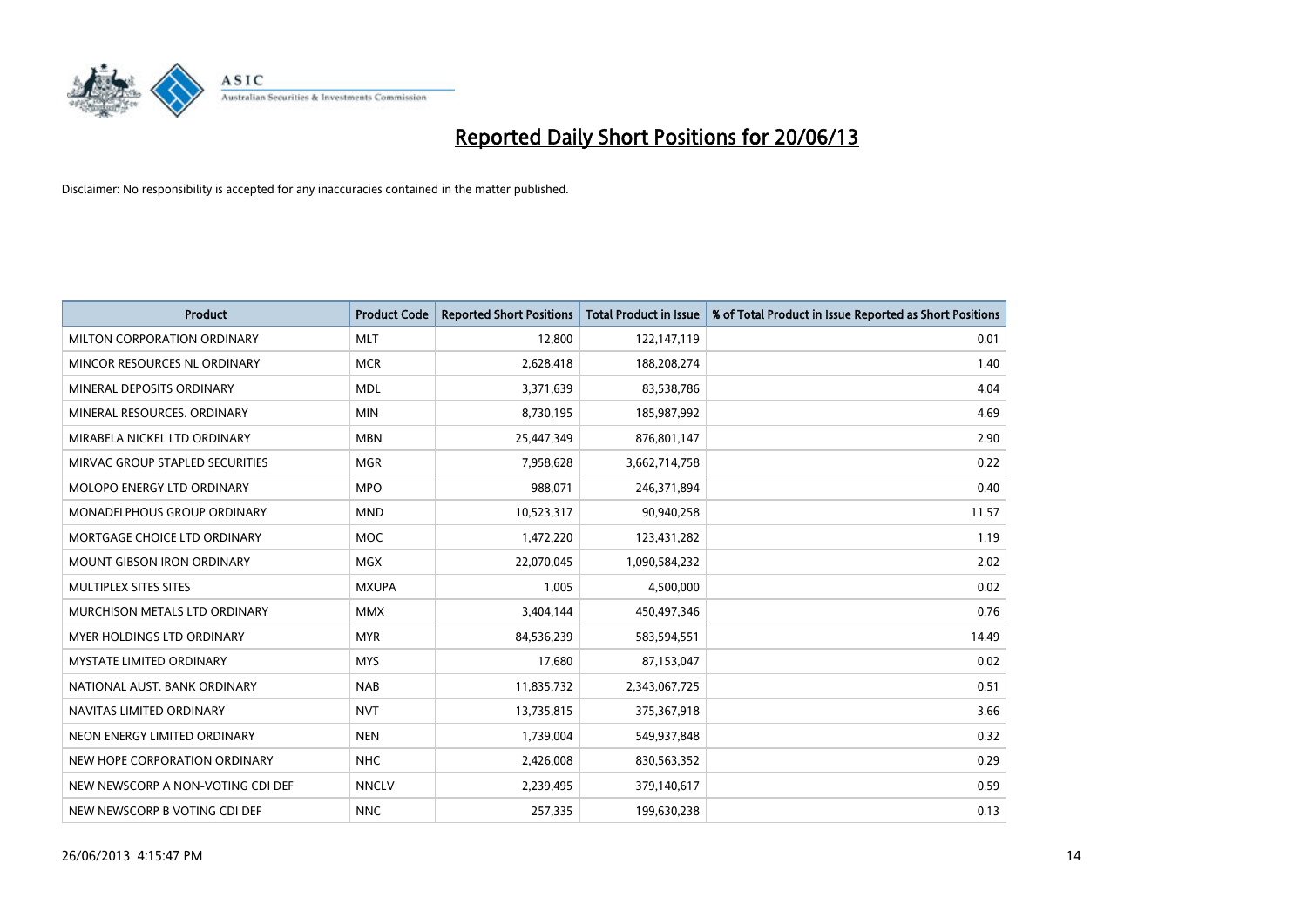

| <b>Product</b>                        | <b>Product Code</b> | <b>Reported Short Positions</b> | <b>Total Product in Issue</b> | % of Total Product in Issue Reported as Short Positions |
|---------------------------------------|---------------------|---------------------------------|-------------------------------|---------------------------------------------------------|
| NEW STANDARD ENERGY ORDINARY          | <b>NSE</b>          | 427,423                         | 305,331,847                   | 0.14                                                    |
| NEWCREST MINING ORDINARY              | <b>NCM</b>          | 4,639,363                       | 766,510,971                   | 0.61                                                    |
| NEWS CORP A NON-VOTING CDI            | <b>NWSLV</b>        | 2,152,042                       | 1,516,712,125                 | 0.14                                                    |
| NEWS CORP B VOTING CDI                | <b>NWS</b>          | 1,204,168                       | 798,520,953                   | 0.15                                                    |
| NEXTDC LIMITED ORDINARY               | <b>NXT</b>          | 6,541,671                       | 173,102,288                   | 3.78                                                    |
| NEXUS ENERGY LIMITED ORDINARY         | <b>NXS</b>          | 13,155,891                      | 1,329,821,159                 | 0.99                                                    |
| NIB HOLDINGS LIMITED ORDINARY         | <b>NHF</b>          | 460.729                         | 439,004,182                   | 0.10                                                    |
| NIDO PETROLEUM ORDINARY               | <b>NDO</b>          | 42,500                          | 2,044,984,301                 | 0.00                                                    |
| NOBLE MINERAL RES ORDINARY            | <b>NMG</b>          | 2,385,726                       | 666,397,952                   | 0.36                                                    |
| NORFOLK GROUP ORDINARY                | <b>NFK</b>          | 400,051                         | 161,999,196                   | 0.25                                                    |
| NORTHERN IRON LTD ORDINARY            | <b>NFE</b>          | 1,617,518                       | 484,405,314                   | 0.33                                                    |
| NORTHERN STAR ORDINARY                | <b>NST</b>          | 7,271,015                       | 424,279,762                   | 1.71                                                    |
| NRW HOLDINGS LIMITED ORDINARY         | <b>NWH</b>          | 27,743,902                      | 278,888,011                   | 9.95                                                    |
| NUCOAL RESOURCES LTD ORDINARY         | <b>NCR</b>          | 330,001                         | 768,612,354                   | 0.04                                                    |
| NUFARM LIMITED ORDINARY               | <b>NUF</b>          | 14,466,715                      | 262,954,040                   | 5.50                                                    |
| OCEANAGOLD CORP. CHESS DEPOSITARY INT | <b>OGC</b>          | 2,546,014                       | 293,574,586                   | 0.87                                                    |
| OIL SEARCH LTD ORDINARY               | OSH                 | 12,266,236                      | 1,340,018,530                 | 0.92                                                    |
| OM HOLDINGS LIMITED ORDINARY          | OMH                 | 3,462,085                       | 733,423,337                   | 0.47                                                    |
| ORICA LIMITED ORDINARY                | ORI                 | 8,853,098                       | 366,868,401                   | 2.41                                                    |
| ORIGIN ENERGY ORDINARY                | <b>ORG</b>          | 15,214,048                      | 1,097,961,871                 | 1.39                                                    |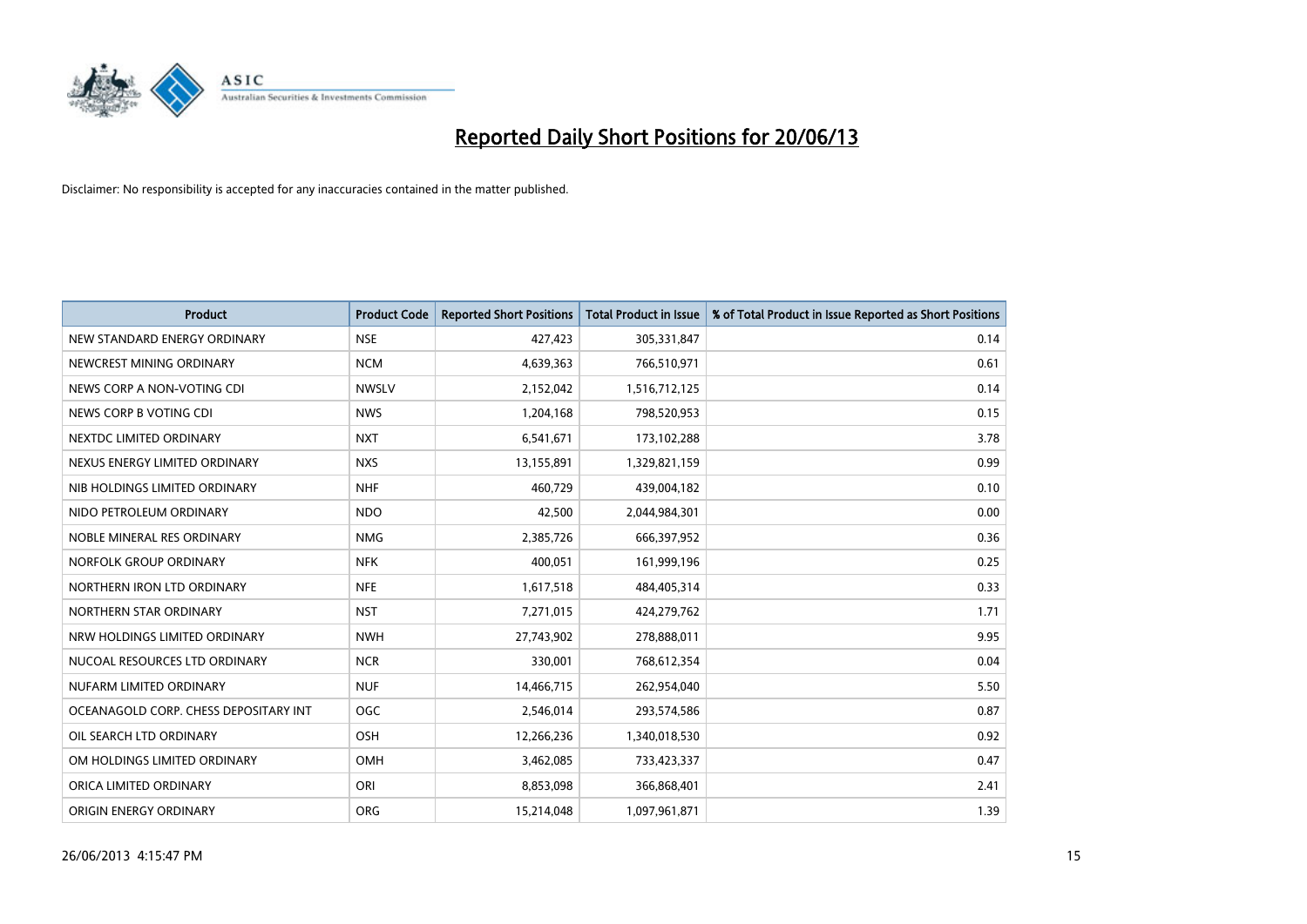

| <b>Product</b>                 | <b>Product Code</b> | <b>Reported Short Positions</b> | <b>Total Product in Issue</b> | % of Total Product in Issue Reported as Short Positions |
|--------------------------------|---------------------|---------------------------------|-------------------------------|---------------------------------------------------------|
| OROCOBRE LIMITED ORDINARY      | <b>ORE</b>          | 714,298                         | 117,745,140                   | 0.61                                                    |
| OROTONGROUP LIMITED ORDINARY   | ORL                 | 320,394                         | 40,880,902                    | 0.78                                                    |
| ORPHEUS ENERGY LTD ORDINARY    | <b>OEG</b>          | 67,200                          | 130,475,919                   | 0.05                                                    |
| OZ MINERALS ORDINARY           | <b>OZL</b>          | 10,418,566                      | 303,470,022                   | 3.43                                                    |
| <b>PACIFIC BRANDS ORDINARY</b> | <b>PBG</b>          | 14,637,045                      | 912,915,695                   | 1.60                                                    |
| PALADIN ENERGY LTD ORDINARY    | <b>PDN</b>          | 108,657,214                     | 837,187,808                   | 12.98                                                   |
| PANAUST LIMITED ORDINARY       | <b>PNA</b>          | 8,621,404                       | 619,084,930                   | 1.39                                                    |
| PANORAMIC RESOURCES ORDINARY   | PAN                 | 923,165                         | 256,899,729                   | 0.36                                                    |
| PAPERLINX LIMITED ORDINARY     | <b>PPX</b>          | 48.006                          | 609,280,761                   | 0.01                                                    |
| PAPILLON RES LTD ORDINARY      | PIR                 | 3,657,863                       | 336,978,210                   | 1.09                                                    |
| PATTIES FOODS LTD ORDINARY     | PFL                 | 10,001                          | 139,065,639                   | 0.01                                                    |
| PEET LIMITED ORDINARY          | <b>PPC</b>          | 3,687,337                       | 429,008,507                   | 0.86                                                    |
| PERILYA LIMITED ORDINARY       | PEM                 | 24,565                          | 769,316,426                   | 0.00                                                    |
| PERPETUAL LIMITED ORDINARY     | <b>PPT</b>          | 2,178,467                       | 41,980,678                    | 5.19                                                    |
| PERSEUS MINING LTD ORDINARY    | PRU                 | 11,904,180                      | 457,962,088                   | 2.60                                                    |
| PHARMAXIS LTD ORDINARY         | <b>PXS</b>          | 7,434,044                       | 308,543,389                   | 2.41                                                    |
| PLATINUM ASSET ORDINARY        | <b>PTM</b>          | 5,133,771                       | 577,895,695                   | 0.89                                                    |
| PLATINUM AUSTRALIA ORDINARY    | <b>PLA</b>          | 836,127                         | 504,968,043                   | 0.17                                                    |
| PMI GOLD CORP CDI 1:1          | <b>PVM</b>          | 232,274                         | 155,308,266                   | 0.15                                                    |
| PMP LIMITED ORDINARY           | <b>PMP</b>          | 28,840                          | 323,781,124                   | 0.01                                                    |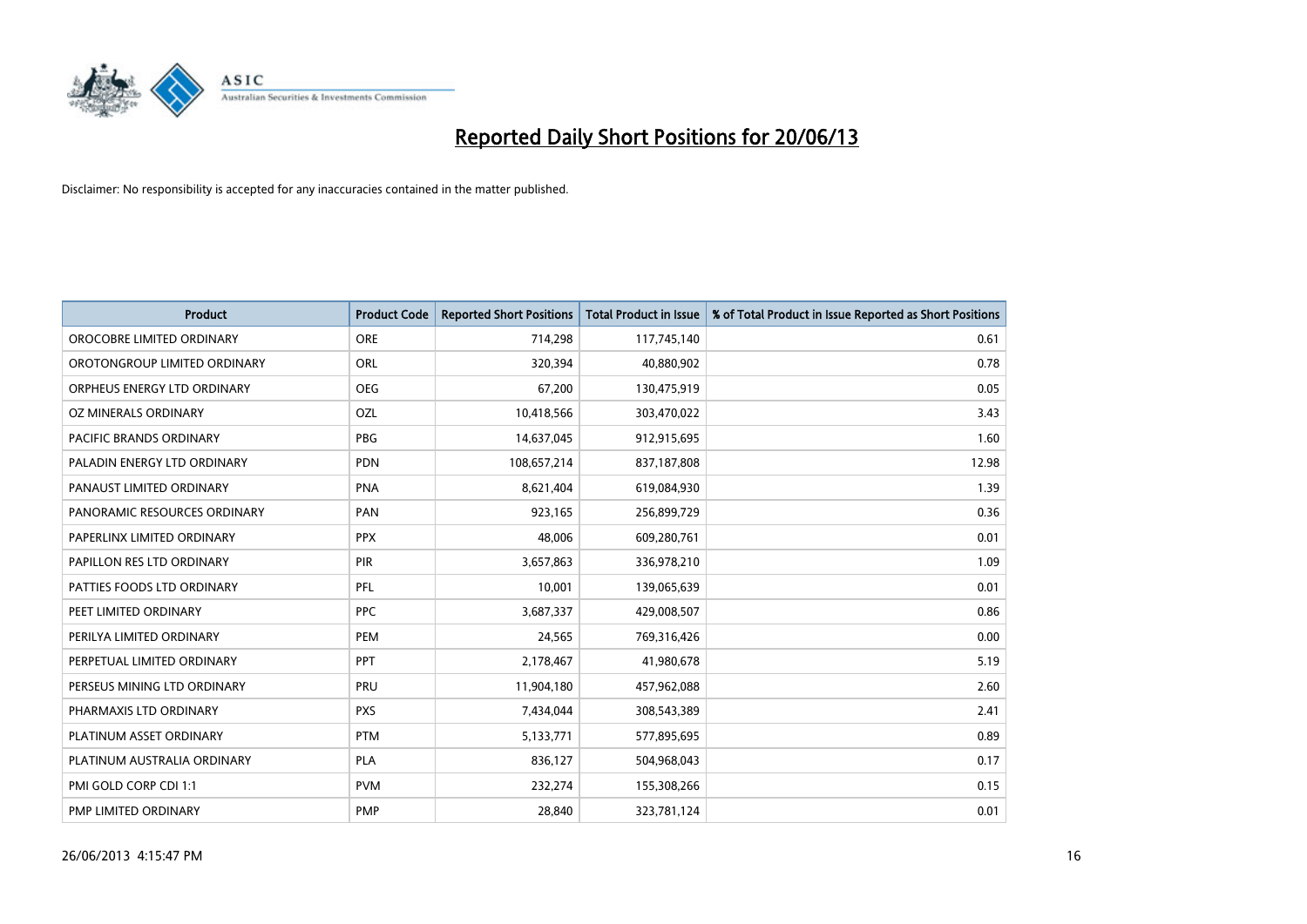

| <b>Product</b>                    | <b>Product Code</b> | <b>Reported Short Positions</b> | <b>Total Product in Issue</b> | % of Total Product in Issue Reported as Short Positions |
|-----------------------------------|---------------------|---------------------------------|-------------------------------|---------------------------------------------------------|
| PRANA BIOTECHNOLOGY ORDINARY      | PBT                 | 19,000                          | 381,610,426                   | 0.00                                                    |
| PREMIER INVESTMENTS ORDINARY      | <b>PMV</b>          | 1,285,352                       | 155,260,478                   | 0.83                                                    |
| PRIMA BIOMED LTD ORDINARY         | <b>PRR</b>          | 343,577                         | 1,143,146,838                 | 0.03                                                    |
| PRIMARY HEALTH CARE ORDINARY      | <b>PRY</b>          | 21,047,194                      | 503,921,941                   | 4.18                                                    |
| PRIME MEDIA GRP LTD ORDINARY      | <b>PRT</b>          | 7,396                           | 366,330,303                   | 0.00                                                    |
| PROGRAMMED ORDINARY               | <b>PRG</b>          | 509,007                         | 118,179,696                   | 0.43                                                    |
| <b>QANTAS AIRWAYS ORDINARY</b>    | QAN                 | 27,414,165                      | 2,241,745,788                 | 1.22                                                    |
| OBE INSURANCE GROUP ORDINARY      | <b>OBE</b>          | 50,980,495                      | 1,200,007,416                 | 4.25                                                    |
| ORXPHARMA LTD ORDINARY            | <b>QRX</b>          | 955,236                         | 144,785,606                   | 0.66                                                    |
| <b>QUBE HOLDINGS LTD ORDINARY</b> | QUB                 | 13,005,425                      | 928,965,547                   | 1.40                                                    |
| RAMELIUS RESOURCES ORDINARY       | <b>RMS</b>          | 12,142,114                      | 337,686,949                   | 3.60                                                    |
| RAMSAY HEALTH CARE ORDINARY       | <b>RHC</b>          | 1,787,082                       | 202,081,252                   | 0.88                                                    |
| RANGE RESOURCES LTD ORDINARY      | <b>RRS</b>          | 44,458                          | 2,853,862,345                 | 0.00                                                    |
| <b>RCR TOMLINSON ORDINARY</b>     | <b>RCR</b>          | 2,406,611                       | 132,431,265                   | 1.82                                                    |
| <b>REA GROUP ORDINARY</b>         | <b>REA</b>          | 183,130                         | 131,714,699                   | 0.14                                                    |
| <b>RECKON LIMITED ORDINARY</b>    | <b>RKN</b>          | 451,000                         | 129,488,015                   | 0.35                                                    |
| RED 5 LIMITED ORDINARY            | <b>RED</b>          | 846,824                         | 135,488,008                   | 0.63                                                    |
| <b>RED FORK ENERGY ORDINARY</b>   | <b>RFE</b>          | 4,808,304                       | 388,551,719                   | 1.24                                                    |
| REDBANK ENERGY LTD ORDINARY       | AEJ                 | 13                              | 786,287                       | 0.00                                                    |
| REDFLEX HOLDINGS ORDINARY         | <b>RDF</b>          | 11,935                          | 110,762,310                   | 0.01                                                    |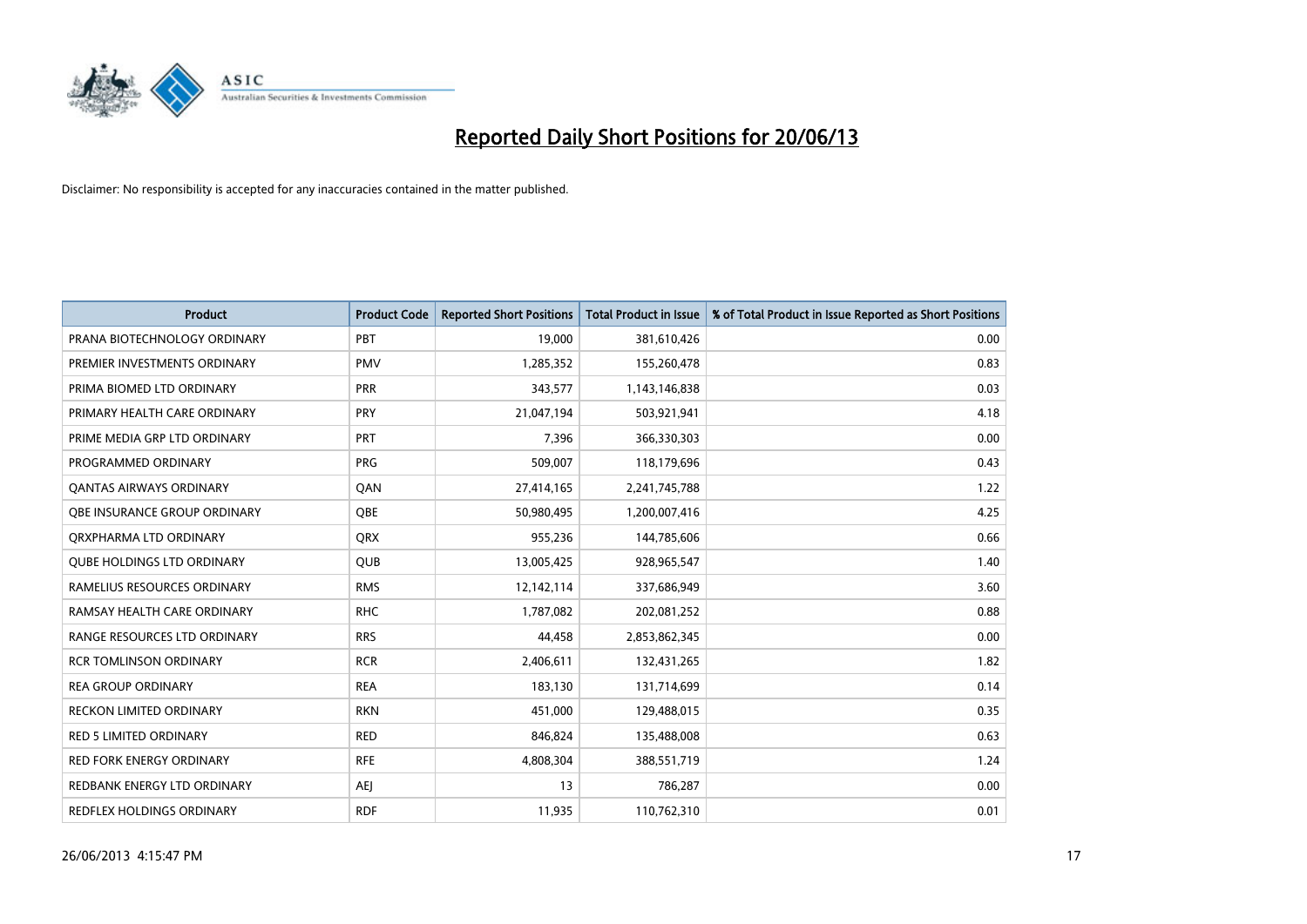

| <b>Product</b>                      | <b>Product Code</b> | <b>Reported Short Positions</b> | Total Product in Issue | % of Total Product in Issue Reported as Short Positions |
|-------------------------------------|---------------------|---------------------------------|------------------------|---------------------------------------------------------|
| REECE AUSTRALIA LTD. ORDINARY       | <b>REH</b>          | 447                             | 99,600,000             | 0.00                                                    |
| <b>REGIS RESOURCES ORDINARY</b>     | <b>RRL</b>          | 17,326,361                      | 475,815,804            | 3.64                                                    |
| RESMED INC CDI 10:1                 | <b>RMD</b>          | 11,978,983                      | 1,556,242,300          | 0.77                                                    |
| <b>RESOLUTE MINING ORDINARY</b>     | <b>RSG</b>          | 3,176,476                       | 640,994,224            | 0.50                                                    |
| <b>RESOURCE GENERATION ORDINARY</b> | <b>RES</b>          | 170,074                         | 284,698,002            | 0.06                                                    |
| RETAIL FOOD GROUP ORDINARY          | <b>RFG</b>          | 1,628,539                       | 130,277,856            | 1.25                                                    |
| REX MINERALS LIMITED ORDINARY       | <b>RXM</b>          | 1,519,417                       | 188,907,284            | 0.80                                                    |
| RHG LIMITED ORDINARY                | <b>RHG</b>          | 724,869                         | 308,483,177            | 0.23                                                    |
| <b>RIALTO ENERGY ORDINARY</b>       | <b>RIA</b>          | 41                              | 682,929,991            | 0.00                                                    |
| RIDLEY CORPORATION ORDINARY         | <b>RIC</b>          | 971,459                         | 307,817,071            | 0.32                                                    |
| RIO TINTO LIMITED ORDINARY          | <b>RIO</b>          | 4,217,488                       | 435,758,720            | 0.97                                                    |
| ROBUST RESOURCES ORDINARY           | <b>ROL</b>          | 10,001                          | 88,139,423             | 0.01                                                    |
| ROC OIL COMPANY ORDINARY            | <b>ROC</b>          | 2,101,770                       | 683,235,552            | 0.31                                                    |
| <b>RURALCO HOLDINGS ORDINARY</b>    | <b>RHL</b>          | 112,771                         | 55,019,284             | 0.20                                                    |
| SAI GLOBAL LIMITED ORDINARY         | SAI                 | 15,938,787                      | 209,440,120            | 7.61                                                    |
| SALMAT LIMITED ORDINARY             | <b>SLM</b>          | 127,130                         | 159,812,799            | 0.08                                                    |
| SAMSON OIL & GAS LTD ORDINARY       | SSN                 | 137,400                         | 2,229,165,163          | 0.01                                                    |
| SANDFIRE RESOURCES ORDINARY         | <b>SFR</b>          | 4,167,138                       | 155,640,968            | 2.68                                                    |
| SANTANA MINERALS LTD ORDINARY       | SMI                 | 488,715                         | 97,725,799             | 0.50                                                    |
| SANTOS LTD ORDINARY                 | <b>STO</b>          | 4,150,733                       | 964,317,796            | 0.43                                                    |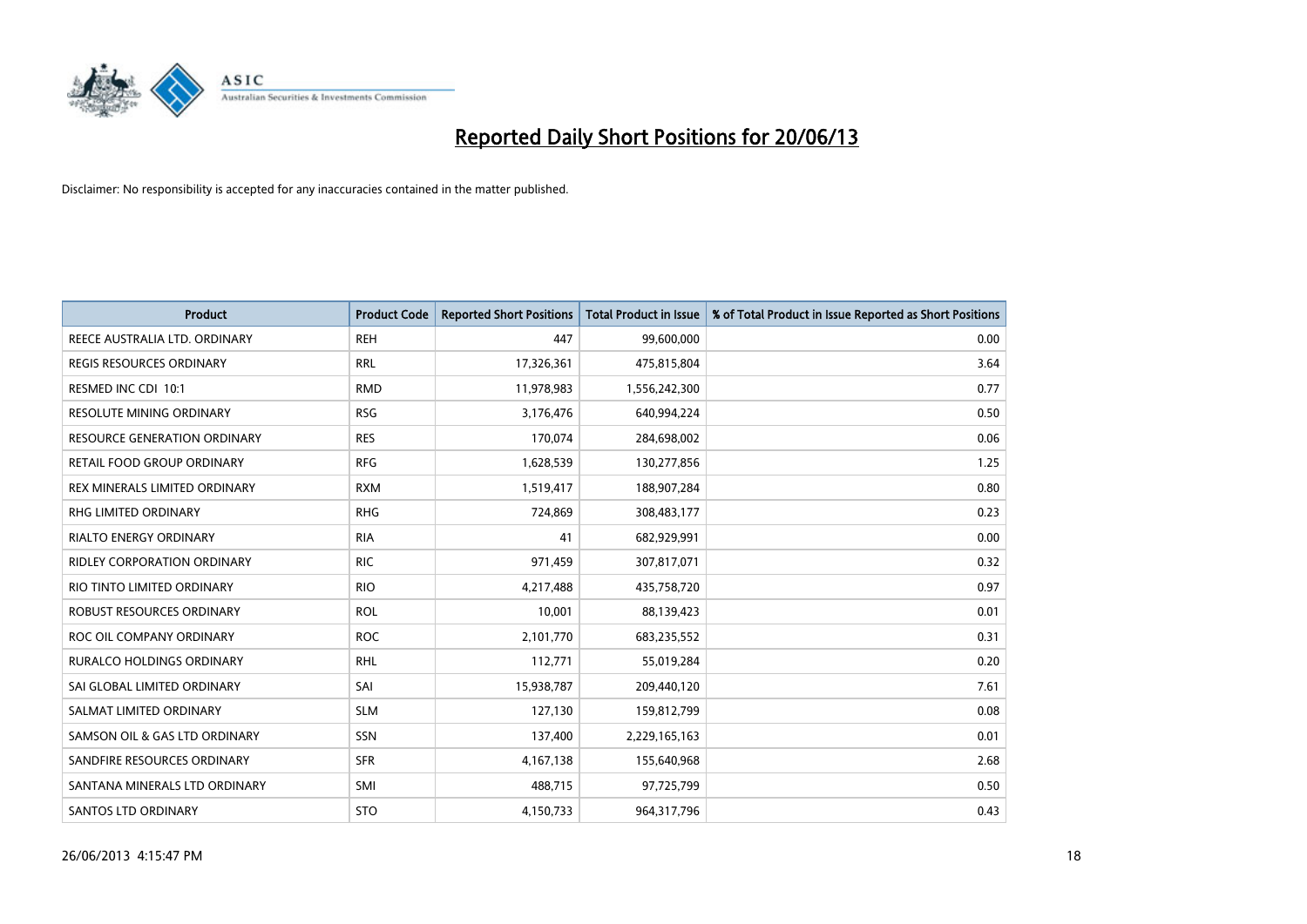

| <b>Product</b>                           | <b>Product Code</b> | <b>Reported Short Positions</b> | <b>Total Product in Issue</b> | % of Total Product in Issue Reported as Short Positions |
|------------------------------------------|---------------------|---------------------------------|-------------------------------|---------------------------------------------------------|
| SARACEN MINERAL ORDINARY                 | <b>SAR</b>          | 16,832,059                      | 595,263,186                   | 2.83                                                    |
| SCA PROPERTY GROUP STAPLED SECURITIES    | <b>SCP</b>          | 31,697,788                      | 585,455,114                   | 5.41                                                    |
| SEDGMAN LIMITED ORDINARY                 | <b>SDM</b>          | 693,044                         | 220,368,310                   | 0.31                                                    |
| SEEK LIMITED ORDINARY                    | <b>SEK</b>          | 20,517,853                      | 337,833,019                   | 6.07                                                    |
| SELECT HARVESTS ORDINARY                 | <b>SHV</b>          | 117,262                         | 57,462,851                    | 0.20                                                    |
| SENEX ENERGY LIMITED ORDINARY            | <b>SXY</b>          | 15,072,327                      | 1,140,804,837                 | 1.32                                                    |
| SERVCORP LIMITED ORDINARY                | SRV                 | 691                             | 98,432,275                    | 0.00                                                    |
| SERVICE STREAM ORDINARY                  | SSM                 | 477,216                         | 283,418,867                   | 0.17                                                    |
| SEVEN GROUP HOLDINGS ORDINARY            | <b>SVW</b>          | 3,266,692                       | 308,160,281                   | 1.06                                                    |
| SEVEN WEST MEDIA LTD ORDINARY            | <b>SWM</b>          | 8,459,760                       | 999,160,872                   | 0.85                                                    |
| SFG AUSTRALIA LTD ORDINARY               | <b>SFW</b>          | 110                             | 734,531,160                   | 0.00                                                    |
| SHINE CORPORATE ORDINARY                 | SHJ                 | 40,000                          | 155,000,000                   | 0.03                                                    |
| SIGMA PHARMACEUTICAL ORDINARY            | <b>SIP</b>          | 8,534,802                       | 1,135,152,441                 | 0.75                                                    |
| SIHAYO GOLD LIMITED ORDINARY             | <b>SIH</b>          | 1                               | 844,832,293                   | 0.00                                                    |
| SILEX SYSTEMS ORDINARY                   | <b>SLX</b>          | 2,052,058                       | 170,249,150                   | 1.21                                                    |
| SILVER CHEF LIMITED ORDINARY             | SIV                 | 8,455                           | 28,762,745                    | 0.03                                                    |
| SILVER LAKE RESOURCE ORDINARY            | <b>SLR</b>          | 11,744,169                      | 379,048,750                   | 3.10                                                    |
| SIMS METAL MGMT LTD ORDINARY             | <b>SGM</b>          | 8,496,642                       | 204,309,387                   | 4.16                                                    |
| SINGAPORE TELECOMM. CHESS DEPOSITARY INT | SGT                 | 3,657,024                       | 190,396,091                   | 1.92                                                    |
| SIRIUS RESOURCES NL ORDINARY             | <b>SIR</b>          | 2,451,686                       | 224,870,167                   | 1.09                                                    |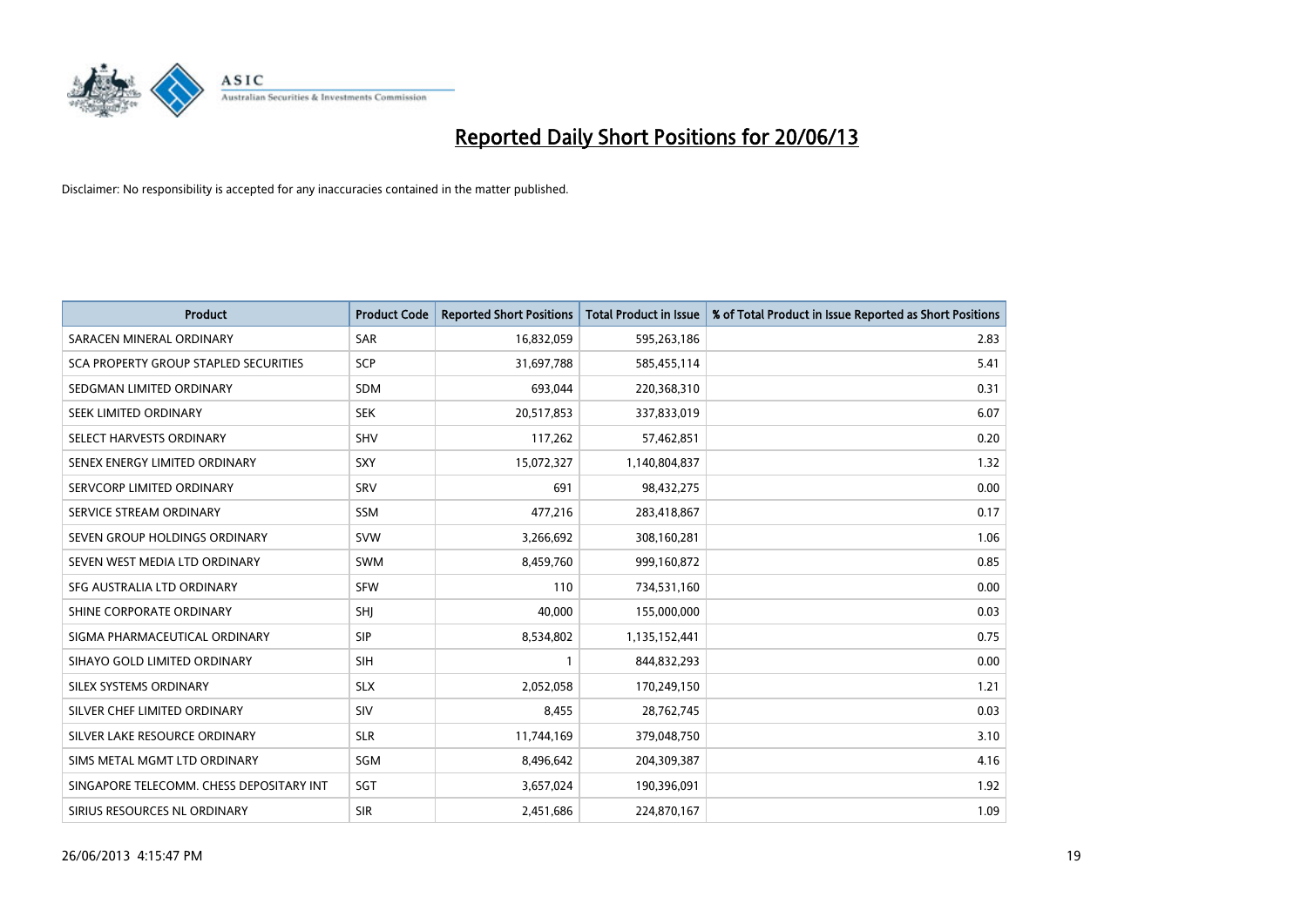

| <b>Product</b>                           | <b>Product Code</b> | <b>Reported Short Positions</b> | <b>Total Product in Issue</b> | % of Total Product in Issue Reported as Short Positions |
|------------------------------------------|---------------------|---------------------------------|-------------------------------|---------------------------------------------------------|
| SIRTEX MEDICAL ORDINARY                  | <b>SRX</b>          | 719,108                         | 55,768,136                    | 1.29                                                    |
| SKILLED GROUP LTD ORDINARY               | <b>SKE</b>          | 4,333,636                       | 233,533,526                   | 1.86                                                    |
| <b>SKY NETWORK ORDINARY</b>              | <b>SKT</b>          | 229                             | 389,139,785                   | 0.00                                                    |
| <b>SLATER &amp; GORDON ORDINARY</b>      | SGH                 | 6,093                           | 197,109,265                   | 0.00                                                    |
| SMS MANAGEMENT, ORDINARY                 | <b>SMX</b>          | 1,816,367                       | 69,378,477                    | 2.62                                                    |
| SONIC HEALTHCARE ORDINARY                | <b>SHL</b>          | 9,918,701                       | 397,008,181                   | 2.50                                                    |
| SOUL PATTINSON (W.H) ORDINARY            | SOL                 | 47,000                          | 239,395,320                   | 0.02                                                    |
| SOUTH BOULDER MINES ORDINARY             | <b>STB</b>          | 15,728                          | 127,952,826                   | 0.01                                                    |
| SP AUSNET STAPLED SECURITIES             | <b>SPN</b>          | 18,738,399                      | 3,367,543,113                 | 0.56                                                    |
| SPARK INFRASTRUCTURE STAPLED NOTE & UNIT | SKI                 | 45,361,043                      | 1,326,734,264                 | 3.42                                                    |
| SPDR 200 FUND ETF UNITS                  | <b>STW</b>          | 83,784                          | 46,351,346                    | 0.18                                                    |
| SPECIALTY FASHION ORDINARY               | <b>SFH</b>          | 1,505,235                       | 192,236,121                   | 0.78                                                    |
| ST BARBARA LIMITED ORDINARY              | <b>SBM</b>          | 22,145,657                      | 488,074,077                   | 4.54                                                    |
| STARPHARMA HOLDINGS ORDINARY             | <b>SPL</b>          | 12,355,040                      | 283,665,948                   | 4.36                                                    |
| STHN CROSS MEDIA ORDINARY                | SXL                 | 9,110,366                       | 704,858,524                   | 1.29                                                    |
| STOCKLAND UNITS/ORD STAPLED              | SGP                 | 10,480,766                      | 2,305,750,747                 | 0.45                                                    |
| STRAITS RES LTD. ORDINARY                | SRQ                 | 31,522                          | 1,164,150,159                 | 0.00                                                    |
| STW COMMUNICATIONS ORDINARY              | <b>SGN</b>          | 579,622                         | 403,828,512                   | 0.14                                                    |
| SUNCORP GROUP LTD ORDINARY               | <b>SUN</b>          | 7,172,290                       | 1,286,600,980                 | 0.56                                                    |
| SUNDANCE ENERGY ORDINARY                 | <b>SEA</b>          | 1,865,806                       | 460,785,024                   | 0.40                                                    |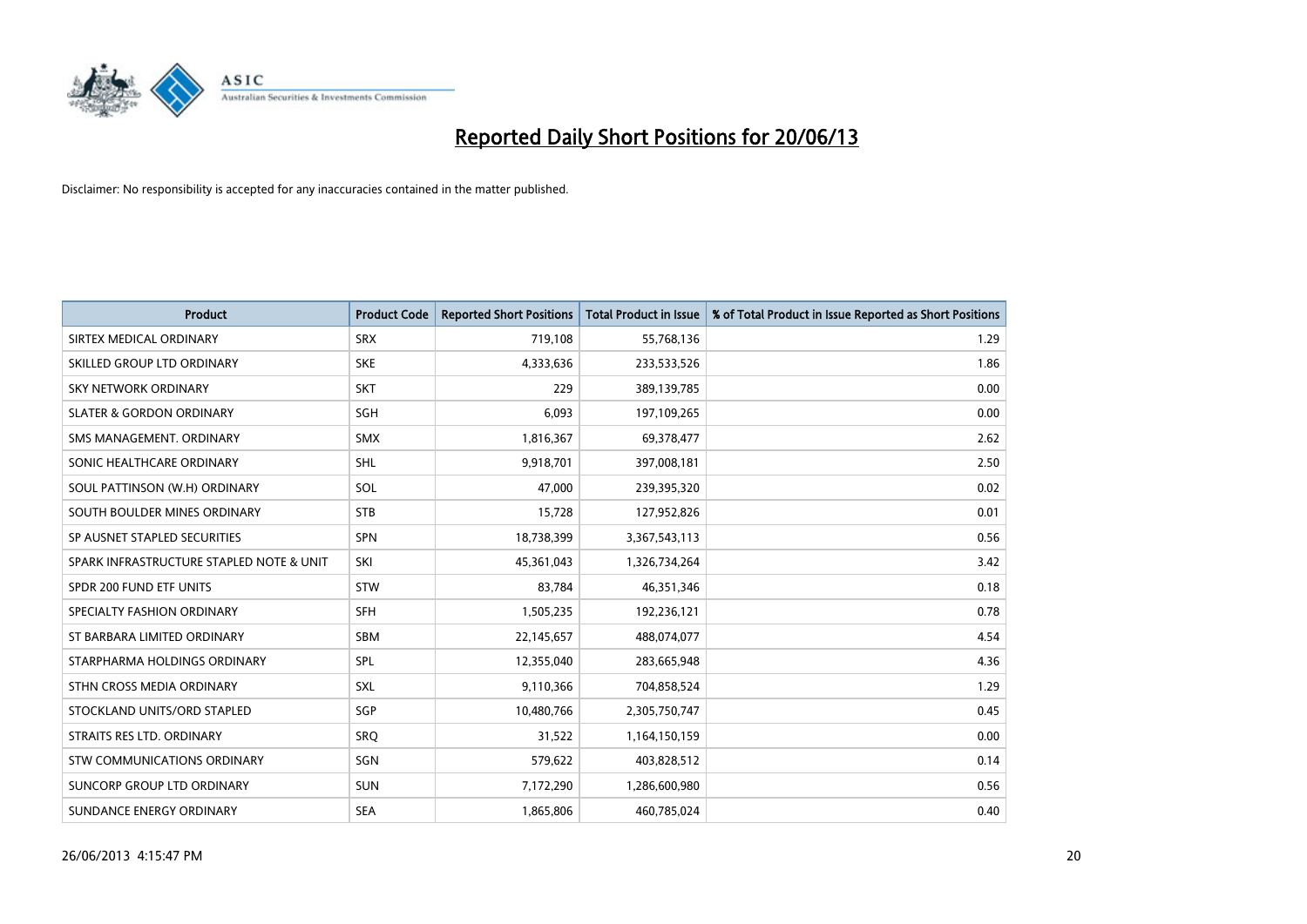

| <b>Product</b>                   | <b>Product Code</b> | <b>Reported Short Positions</b> | <b>Total Product in Issue</b> | % of Total Product in Issue Reported as Short Positions |
|----------------------------------|---------------------|---------------------------------|-------------------------------|---------------------------------------------------------|
| SUNDANCE RESOURCES ORDINARY      | <b>SDL</b>          | 52,501,258                      | 3,072,110,985                 | 1.71                                                    |
| SUNLAND GROUP LTD ORDINARY       | <b>SDG</b>          | 18,391                          | 189,417,674                   | 0.01                                                    |
| SUPER RET REP LTD ORDINARY       | SUL                 | 1,027,365                       | 196,472,811                   | 0.52                                                    |
| SYD AIRPORT STAPLED US PROHIBIT. | SYD                 | 16,888,639                      | 1,861,210,782                 | 0.91                                                    |
| SYRAH RESOURCES ORDINARY         | <b>SYR</b>          | 670,627                         | 147,767,623                   | 0.45                                                    |
| TABCORP HOLDINGS LTD ORDINARY    | <b>TAH</b>          | 17,796,201                      | 744,885,690                   | 2.39                                                    |
| TANAMI GOLD NL ORDINARY          | <b>TAM</b>          | 723,945                         | 587,548,523                   | 0.12                                                    |
| TAP OIL LIMITED ORDINARY         | <b>TAP</b>          | 801,500                         | 241,608,606                   | 0.33                                                    |
| TASSAL GROUP LIMITED ORDINARY    | <b>TGR</b>          | 45,590                          | 146,304,404                   | 0.03                                                    |
| TATTS GROUP LTD ORDINARY         | <b>TTS</b>          | 13,866,135                      | 1,402,708,406                 | 0.99                                                    |
| TELECOM CORPORATION ORDINARY     | <b>TEL</b>          | 10,983,310                      | 1,817,088,869                 | 0.60                                                    |
| TELSTRA CORPORATION. ORDINARY    | <b>TLS</b>          | 36,071,452                      | 12,443,074,357                | 0.29                                                    |
| TEN NETWORK HOLDINGS ORDINARY    | <b>TEN</b>          | 120,551,397                     | 2,586,970,845                 | 4.66                                                    |
| TERANGA GOLD CORP CDI 1:1        | <b>TGZ</b>          | 7,030                           | 133,275,603                   | 0.01                                                    |
| THE REJECT SHOP ORDINARY         | <b>TRS</b>          | 1,671,182                       | 28,808,248                    | 5.80                                                    |
| THORN GROUP LIMITED ORDINARY     | <b>TGA</b>          | 78,631                          | 147,712,799                   | 0.05                                                    |
| <b>TIGER RESOURCES ORDINARY</b>  | <b>TGS</b>          | 3,584,155                       | 674,770,269                   | 0.53                                                    |
| TOLL HOLDINGS LTD ORDINARY       | <b>TOL</b>          | 35,691,579                      | 717,133,875                   | 4.98                                                    |
| TOX FREE SOLUTIONS ORDINARY      | <b>TOX</b>          | 964,900                         | 132,519,859                   | 0.73                                                    |
| TPG TELECOM LIMITED ORDINARY     | <b>TPM</b>          | 497,932                         | 793,808,141                   | 0.06                                                    |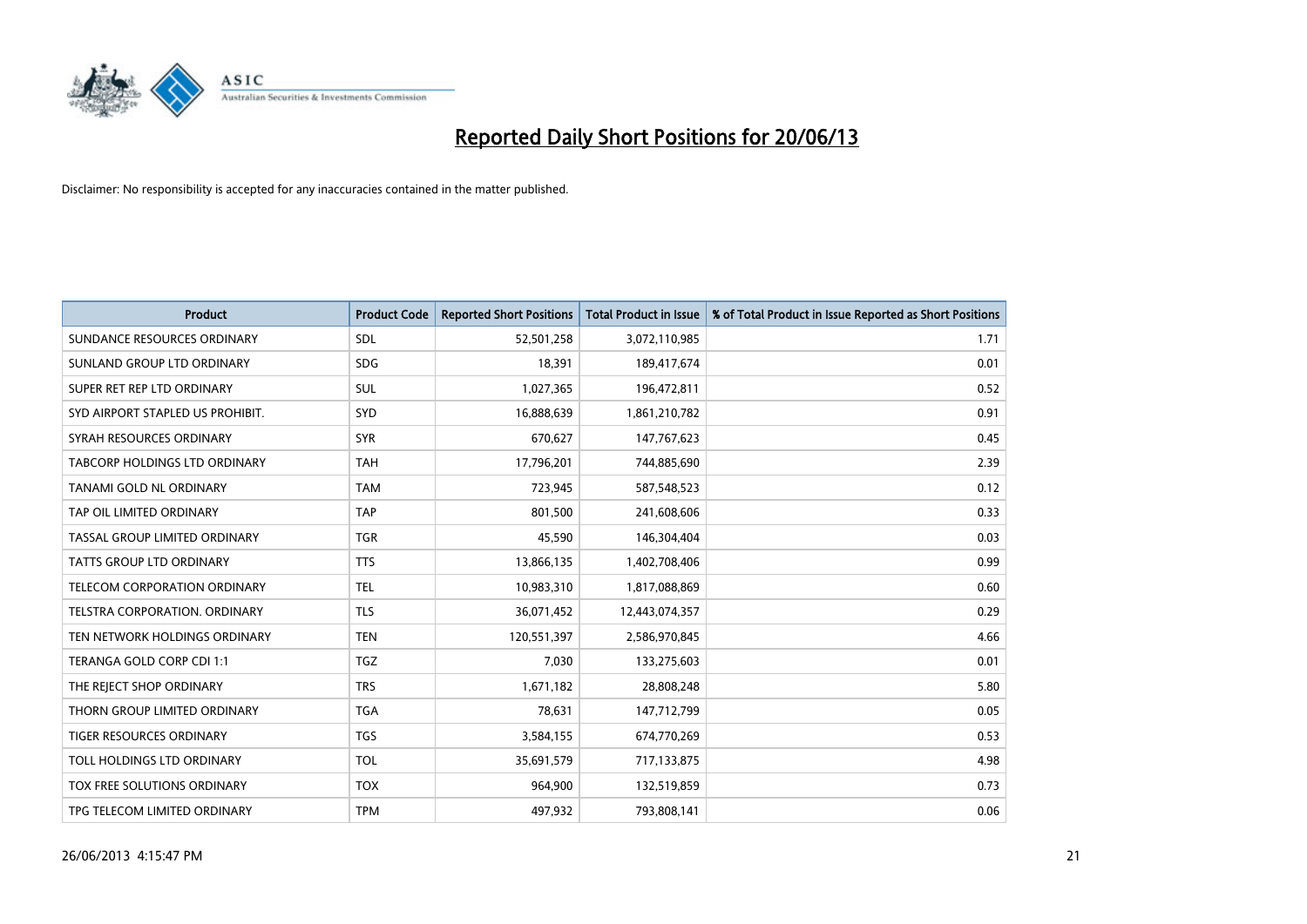

| <b>Product</b>                         | <b>Product Code</b> | <b>Reported Short Positions</b> | <b>Total Product in Issue</b> | % of Total Product in Issue Reported as Short Positions |
|----------------------------------------|---------------------|---------------------------------|-------------------------------|---------------------------------------------------------|
| <b>TRADE ME GROUP ORDINARY</b>         | <b>TME</b>          | 386,923                         | 396,017,568                   | 0.10                                                    |
| <b>TRANSFIELD SERVICES ORDINARY</b>    | <b>TSE</b>          | 20,917,677                      | 512,457,716                   | 4.08                                                    |
| TRANSPACIFIC INDUST, ORDINARY          | <b>TPI</b>          | 2,359,759                       | 1,578,563,490                 | 0.15                                                    |
| TRANSURBAN GROUP TRIPLE STAPLED SEC.   | <b>TCL</b>          | 5,387,052                       | 1,481,594,818                 | 0.36                                                    |
| TREASURY WINE ESTATE ORDINARY          | <b>TWE</b>          | 17,217,196                      | 647,227,144                   | 2.66                                                    |
| TROY RESOURCES LTD ORDINARY            | <b>TRY</b>          | 5,371,861                       | 91,468,649                    | 5.87                                                    |
| UGL LIMITED ORDINARY                   | UGL                 | 13,504,301                      | 166,511,240                   | 8.11                                                    |
| UNILIFE CORPORATION CDI 6:1            | <b>UNS</b>          | 66,251                          | 265,761,396                   | 0.02                                                    |
| <b>UXC LIMITED ORDINARY</b>            | <b>UXC</b>          | 880,314                         | 308,806,649                   | 0.29                                                    |
| VIRGIN AUS HLDG LTD ORDINARY           | <b>VAH</b>          | 79,433,700                      | 2,581,231,776                 | 3.08                                                    |
| <b>VIRTUS HEALTH LTD ORDINARY</b>      | <b>VRT</b>          | 364,064                         | 79,536,601                    | 0.46                                                    |
| <b>VNGD AUS SHARES ETF UNITS</b>       | <b>VAS</b>          | 772                             | 6,233,376                     | 0.01                                                    |
| <b>VOCUS COMMS LTD ORDINARY</b>        | <b>VOC</b>          | 86,848                          | 78,539,890                    | 0.11                                                    |
| <b>WATPAC LIMITED ORDINARY</b>         | <b>WTP</b>          | 133,311                         | 184,332,526                   | 0.07                                                    |
| <b>WDS LIMITED ORDINARY</b>            | <b>WDS</b>          | $\overline{7}$                  | 144,740,614                   | 0.00                                                    |
| WEBJET LIMITED ORDINARY                | <b>WEB</b>          | 1,070,412                       | 79,397,959                    | 1.35                                                    |
| <b>WESFARMERS LIMITED ORDINARY</b>     | <b>WES</b>          | 24,412,343                      | 1,006,669,957                 | 2.43                                                    |
| WESFARMERS LIMITED PARTIALLY PROTECTED | <b>WESN</b>         | 52,058                          | 150,523,641                   | 0.03                                                    |
| WESTERN AREAS LTD ORDINARY             | <b>WSA</b>          | 17,385,346                      | 196,843,803                   | 8.83                                                    |
| WESTERN DESERT RES. ORDINARY           | <b>WDR</b>          | 2,005,793                       | 360,853,631                   | 0.56                                                    |